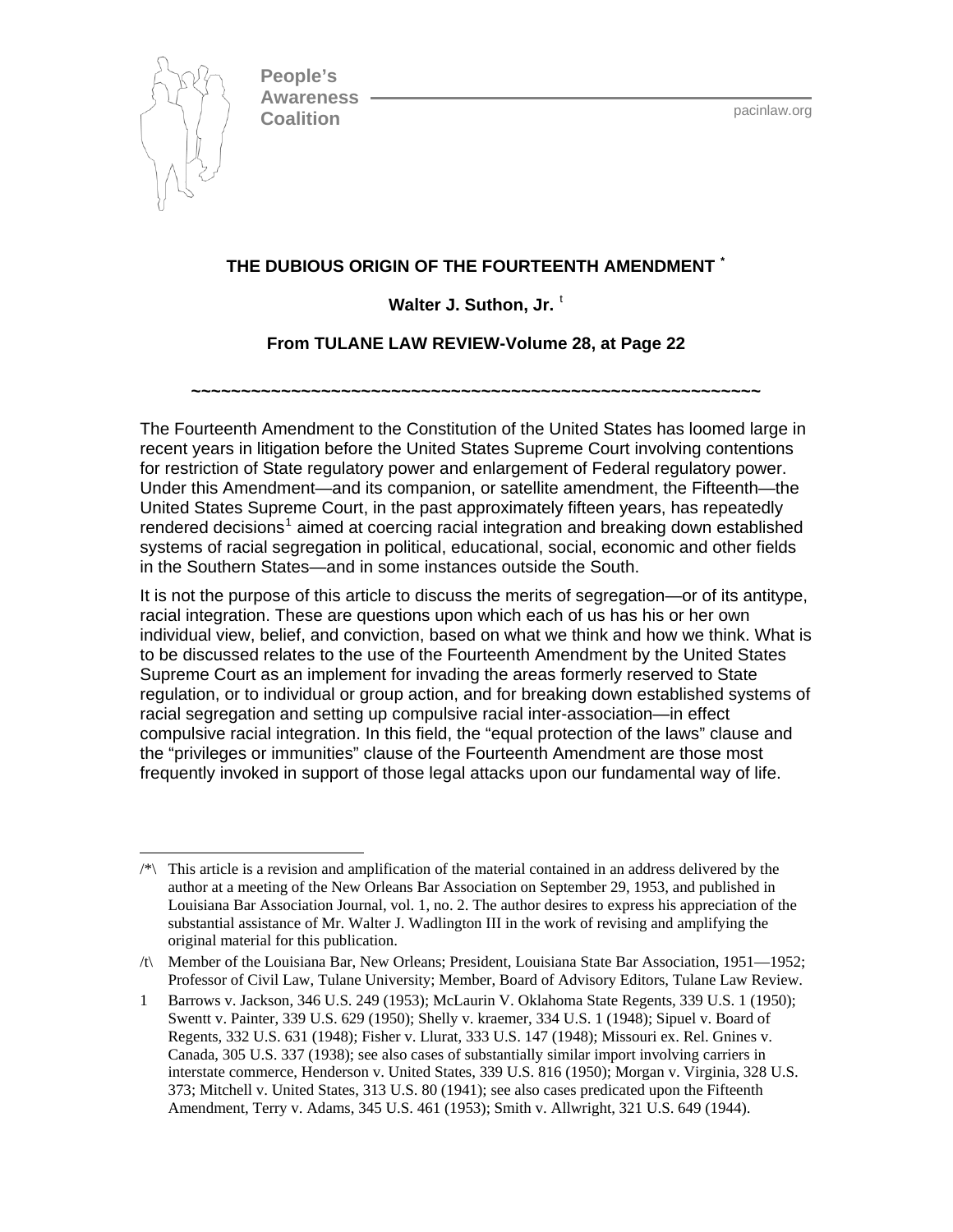#### **SCHOOL SEGREGATION CASES**

There are now pending in the United States Supreme Court a group of cases<sup>[2](#page-1-0)</sup> involving attacks upon the constitutionality of our system of segregated public schools, and presenting demands that the segregation feature of this system shall be destroyed by judicial fiat. These cases seek the overruling of the established jurisprudence, predicated in a large measure upon a leading decision<sup>[3](#page-1-1)</sup> of the Supreme Court of Massachusetts, that a segregated system of public schools is constitutional, provided the educational facilities for each race are substantially equal.

The United States Supreme Court, after hearing arguments in these school segregation cases, and after several months of study and consideration following these arguments, has entered orders<sup>[4](#page-1-2)</sup> refixing these cases for further argument, now scheduled to take place in December. The orders for reargument specify certain issues on which the Court desires to hear discussion and to receive briefs. From this course of events, it appears quite possible that this Court is closely divided on these cases, and that the ultimate outcome may be determined by the presentation on reargument and in the additional briefs to be filed thereon.

The specification of issues, on which discussion is requested at the reargument, includes inquiries<sup>[5](#page-1-3)</sup> as to events contemporaneous with the framing, submission and ratification of the Amendment. These specifications were probably prepared without any particular intent to invite exposure or discussion of the dubious origin of this Amendment. Be that as it may, they involve study, consideration and evaluation of the legislative history of the Amendment, and its dubious origin—one may justifiably say its worse than dubious origin—is an inseparable part of its malodorous legislative history.

# **AMENDMENT PROCEDURE ESTABLISHED BY ARTICLE V**

Article  $V<sup>6</sup>$  $V<sup>6</sup>$  $V<sup>6</sup>$  of the Constitution sets forth the procedure for amendment proposals and ratifications. The portion of Article V pertinent to the amendment machinery utilized in this instance reads as follows:

<span id="page-1-0"></span><sup>2</sup> Brown v. Board of Education of Topeka, Briggs v. Elliot, Davis v. County School Board, Bolling v. Sharpe, Gebhart v. Belton, 345 U.S. 972 (1953).

<span id="page-1-1"></span><sup>3</sup> Roberts v. City of Boston, 5 Cush. (Mass.) 198 (1849).

<span id="page-1-2"></span><sup>4 345</sup> U.S. 972 (1953).

<span id="page-1-3"></span><sup>5 &</sup>quot;1. What evidence is there that the Congress which submitted and the State Legislatures and conventions which ratified the Fourteenth Amendment contemplated or did not contemplate, understood or did not understand, that it would abolish segregation in public schools?

<sup>&</sup>quot;2. If neither the Congress in submitting nor the States in ratifying the Fourteenth Amendment understood that compliance with it would require the immediate abolition of segregation in public schools, was it nevertheless the understanding of the framers of the Amendment

<sup>&</sup>quot;(a) that future Congresses might, in the exercise of their power under section 5 of the Amendment, abolish such segregation, or

<sup>&</sup>quot;(b) that it would be within the judicial power, in light of future conditions, to construe the Amendment as abolishing such segregation of its own force?" 345 U.S. 972 (1953).

<span id="page-1-4"></span><sup>6 &</sup>quot;The Congress, whenever two thirds of both Houses shall deem it necessary, shall propose Amendments to this Constitution, or, on the Application of the Legislatures of two thirds of the several States, or by Conventions of three fourths thereof, as the one of the other Mode of Ratification may be proposed by the Congress; Provided that no Amendment which may be made prior to the Year One thousand eight hundred and eight shall in any Manner affect the first and fourth Clauses in the Ninth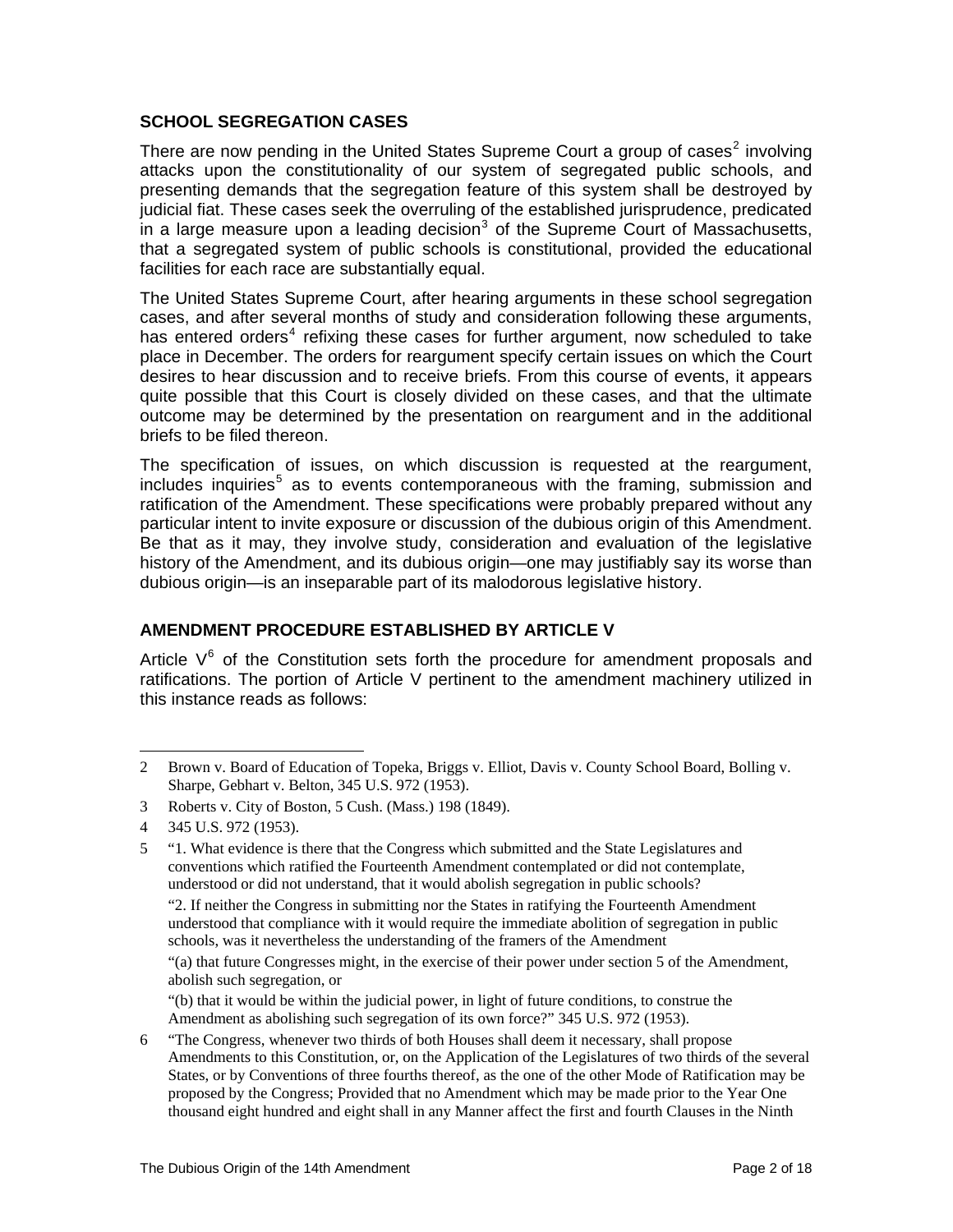"Congress, whenever two thirds of both Houses shall deem it necessary, shall propose Amendments to this Constitution...which... shall be valid to all Intents and Purposes, as Part of this Constitution, when ratified by the Legislatures of three fourths of the several States..."

As will be observed, this amending process is a two-step process. Congress takes the first step-submission. The next step-ratification—must be the act of the States—the act of at least three fourths of the States concurring in ratifications passed by their respective legislatures.

When the amendment procedure set forth in Article V of the Constitution is carefully analyzed, it will appear that the States have the primary of major and final function in the amending process, and the role of Congress therein, although substantial and important, is definitely of a secondary and preliminary nature. Indeed, an amendment proposal defeated in Congress may nevertheless be adopted exclusively by state action. This would occur upon the legislatures of two-thirds of the States applying for the calling of a Convention to propose such an amendment, and upon the ratification of that amendment proposal by three-fourths of the States.

Even when the amendment proposal is the product of a two thirds vote of Congress, the final say—so rests entirely with the States. After the initial step of voting the amendment proposal, the only remaining function in the ratification procedure allocated to Congress by the Constitution is a minor one—the function of determining<sup>[7](#page-2-0)</sup> whether the States, in voting on ratification, shall act through their respective legislatures, or through Conventions.

# **EVOLVEMENT OF ARTICLE V IN FEDERAL CONVENTION**

The record of the evolution of Article V, in the proceedings of the Federal Convention of 1787, fully supports the view that Congress has no function at all to perform in that stage of the amending process which comes after submission of the proposed, i.e., during consideration of ratification by the States, and action thereon by the States. It is significant that, in the Convention, a proposal<sup>[8](#page-2-1)</sup> for excluding the "National Legislature" entirely from the amending process, and leaving the whole of that process to the States, was seriously made and considered. There was never any corresponding proposal that the States be excluded entirely from the amending process or that this process should be entrusted entirely to Congress.

Mason argued,<sup>[9](#page-2-2)</sup> in support of excluding the "National Legislature" entirely from the amending process, that "they may abuse their power, and refuse their assent on that

<span id="page-2-2"></span>9 *Id.* at 182.

Section of the first Article; and that no State without its Consent, shall be deprived of its equal Suffrage in the Senate."

<span id="page-2-0"></span>It is a far cry from the delegated power of determining whether ratification shall be considered by State Legislatures or by State Conventions, to the unmentioned and undelegated power, arrogated unto itself by Congress in 1867, *infra* p. 31 ff., of commanding sovereign states to ratify an amendment proposal hitherto rejected by them, under the penalty otherwise of continuing denial of all rights of selfgovernment and continuing subjection to military rule. In thus attempting to coerce state action in favor of ratification after the proposal had been submitted by Congress to the state legislatures, Congress arrogated to itself a primary and paramount role in that part of the amending process wherein the Constitution has allocated to Congress no role at all.

<span id="page-2-1"></span><sup>8</sup> See Thirteenth Resolution of the Virginia Plan, presented by Randolph. 5 Elliot's Debates 128.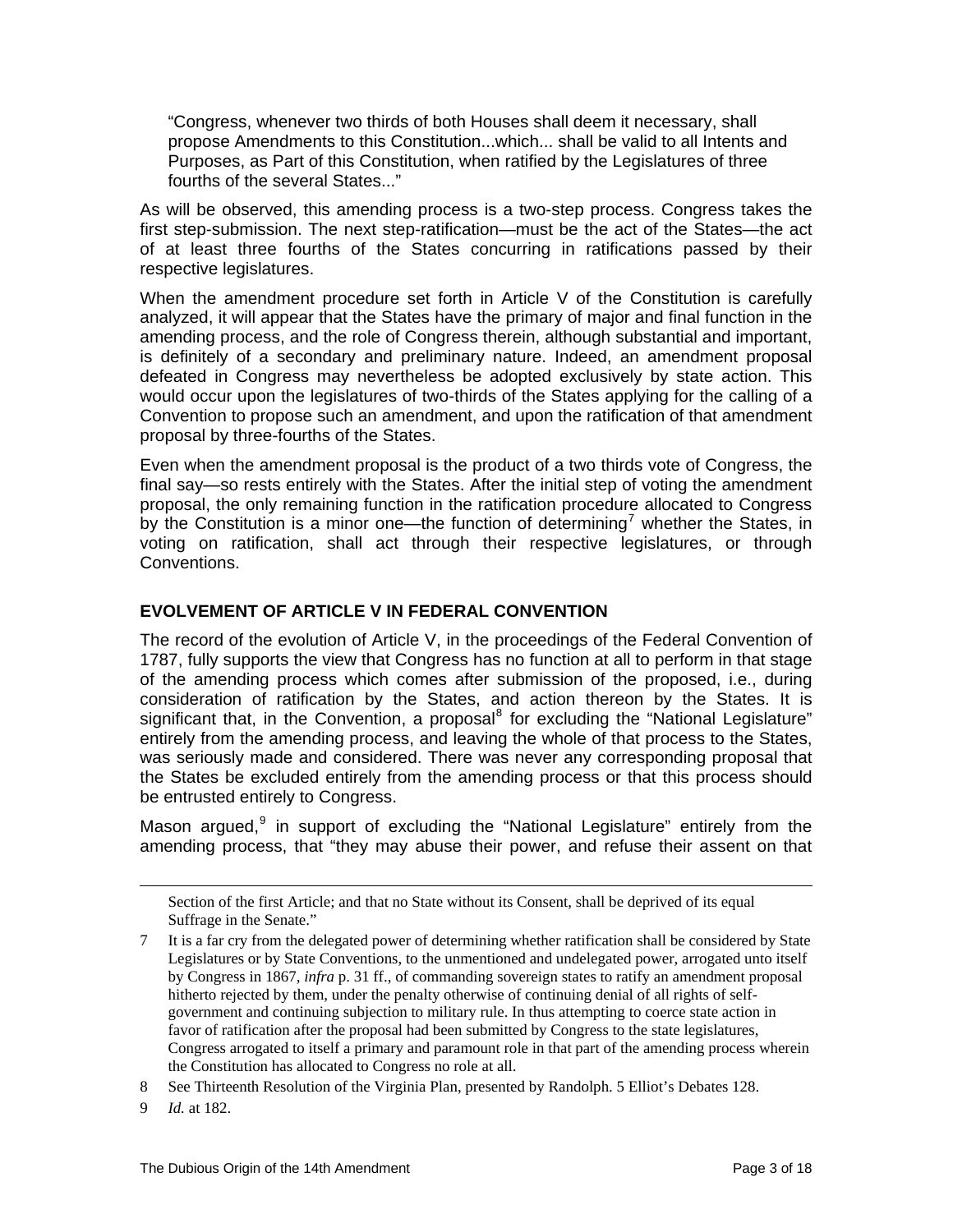very account." Of course, that view in precisely that form did not finally prevail. However, it is significant that Article V, as evolved and adopted, contains a safeguard against what Mason apprehended—a power in Congress to completely block an amendment proposal. This safeguard against possible Congressional obstruction appears in the provision that two-thirds of the States may by-pass a refusal of Congress to submit a particular amendment proposal, by voting through their legislatures for a Convention to propose such an amendment.

As the proposed language of the provision for amendments began to take form, the sole method at first for initiating amendments<sup>[10](#page-3-0)</sup> was to be an application by the legislatures of two-thirds of the States for the calling of a Convention for that purpose, the "legislature of the United States" having merely the ministerial function of calling the Convention upon such an application by the required number of state legislatures.

Hamilton had a leading part in changing the language so as to permit Congress to have a power to propose a constitutional amendment. In arguing in favor of giving this power of initiating an amendment proposal to Congress, he said: "There could be no danger in giving this power, as the people would finally decide in the case." <sup>[11](#page-3-1)</sup>

How remote was this Hamiltonian concept<sup>[12](#page-3-2)</sup> from the events of 1867 and 1868, when a "rump" Congress arrogated to itself the power to force ratification of a rejected amendment, through coercing ratifications by several of the rejecting States!

After Hamilton had made his point that Congress could be safely invested with a power of initiating amendment proposals, since that would not give it power of final decision on these proposals, the language of this provision was then and there worked out in substantially the final form of what later became Article V.<sup>[13](#page-3-3)</sup> This was done<sup>[14](#page-3-4)</sup> under the leadership of Madison and Hamilton, who thus collaborated on giving Congress a power (but not even an exclusive power) to initiate amendment proposals, with power of final decision as to ratification or rejection reserved to the States.

A power in the States to initiate amendment proposals, through action to that end by the legislatures of two-thirds of the States, was retained in this product<sup>[15](#page-3-5)</sup> of the joint work of Madison and Hamilton. As already noted, this affords a possibility for completely by—

<span id="page-3-0"></span><sup>10 5</sup> *id*. at 381.

<span id="page-3-1"></span><sup>11 5</sup> *id*. at 531.

<span id="page-3-2"></span><sup>12</sup> There is an impressive and significant ideology consonance between the judicial recognition that ratification or rejection of an amendment proposal, by state legislatures or conventions, is "a decisive expression of the people's will," Dillon v. Gloss, 256 U.S. 368, 374 (1921), or a voicing of "the will of the people," Hawke v. Smith, 253 U.S. 221, 226-227 (1920), and this concept of Hamilton that permitting Congress to initiate an amendment proposal would leave to the people the power of final decision on ratification or rejection.

<span id="page-3-3"></span><sup>13</sup> It is interesting to note that Article V in its final form is quite similar to Article XVI in the Plan of a Federal Constitution submitted by Charles Pinckney early in the sessions of the Convention. 5 Elliot's Debates 128, 132. However, Pinckney's plan would have permitted the adoption of an amendment through ratification by the legislatures of two-thirds of the States, whereas the Convention ultimately fixed a more stringent ratification standard.

It is most significant that the Convention had before it Pinckney's plan for amendment proposals by Congress, and action on ratification thereof by the state legislatures, when Hamilton persuaded the delegates to permit Congress to initiate amendment proposals on this argument that "the people would finally decide in the case." 5*id*. At 531.

<span id="page-3-4"></span><sup>14 5</sup> Elliot's Debates 531, 532.

<span id="page-3-5"></span><sup>15 5</sup> *id.* at 531.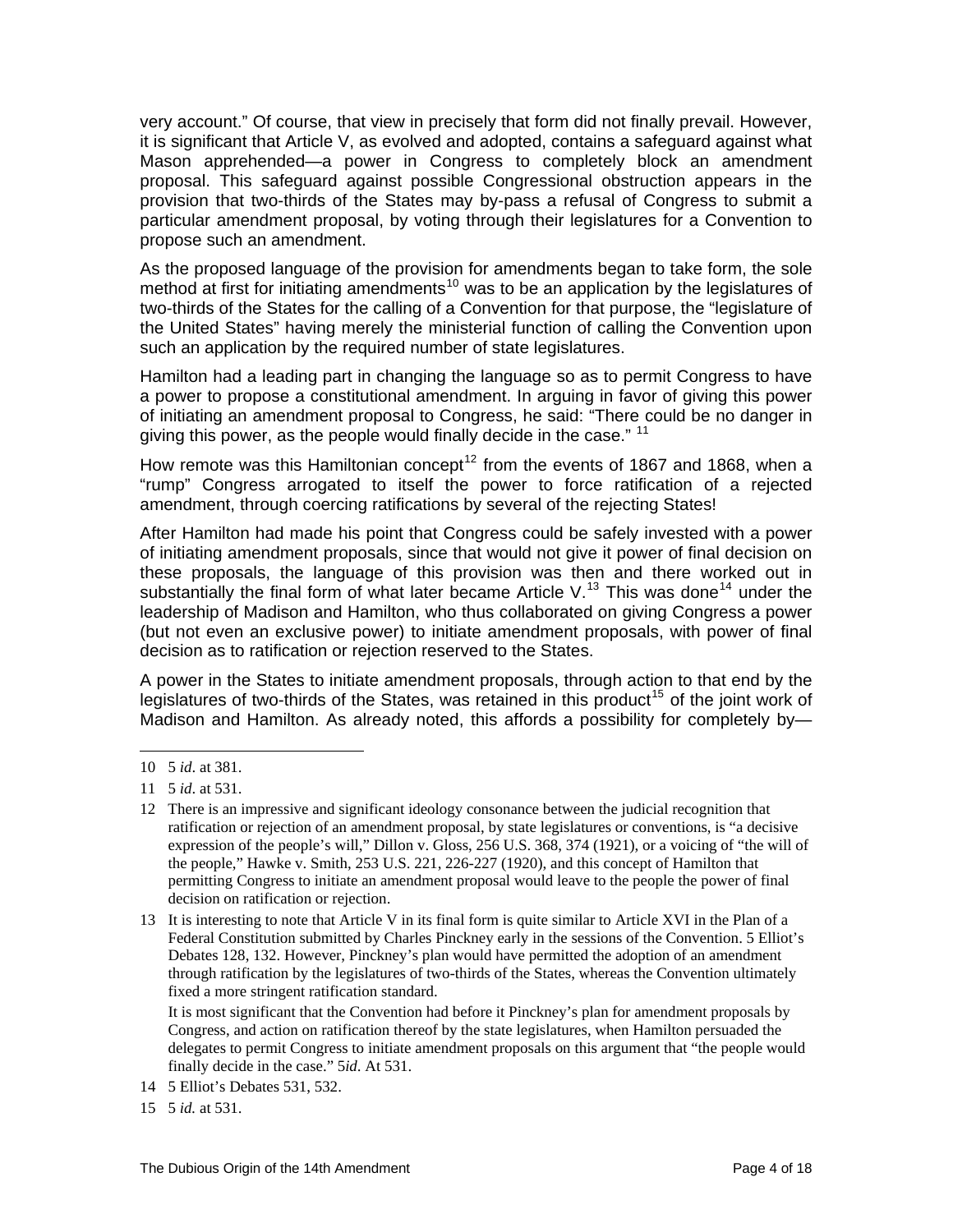passing Congress on a constitutional amendment proposal, and prevents a Congressional power to initiate amendment proposals from becoming a veto power.

It should also be noted that, on this same occasion, the rather general language, which would apparently have required unanimity of action by the States for ratification, was amended so as to fix proportion of the whole number of States required for ratification. Rejecting a motion to fix this proportion at two-thirds, the Convention voted to required ratification by three-fourths of the States in order to effectuate an amendment.<sup>[16](#page-4-0)</sup> The significance of this choice of the larger of two proposed proportions as to the state action requisite for ratification is that the right to defeat an amendment proposal was thereby vested in a smaller proportion of rejecting States. It was this constitutional right of a group of rejecting States, sufficient in number to defeat ratification of the Fourteenth Amendment, which was infracted by the unconstitutional action of Congress in coercing ratification by several of the rejecting States through the compulsions of the Reconstruction Act.

Evidently to safeguard, as far as possible, against the risk of an obstructive attitude on the part of Congress, the provision for Congress submitting amendment proposals on the applications of the legislatures of two-thirds of the States was changed<sup>[17](#page-4-1)</sup> to a requirement that Congress should call a Convention for that purpose upon such an application from state legislatures. This proposal was made by Governor Morris and Gerry, following a warning by Mason that Congress could be expected to use its power relating to the proposing of amendments to prevent the States from having an opportunity to ratify proper amendments.<sup>[18](#page-4-2)</sup>

It is also interesting t note that the final change, in the provision which was about to become Article V of the Constitution, was the insertion, on the motion of Governor Morris, of the prohibition<sup>[19](#page-4-3)</sup> against depriving any State of its equal suffrage in the Senate, without its consent. As pointed out elsewhere in this article, a gross and wholesale violation of this plain constitutional provision, through the exclusion from the Senate of all persons holding credentials as Senators from the ten Southern States, made it possible for the advocates of the amendment proposal to obtain in the "rump" Senate the two-thirds vote required to submit to the States the proposal for the Fourteenth Amendment.

The Fourteenth Amendment was proposed by Congress to the States for adoption, through the enactment by Congress of Public Resolution No.  $48,^{20}$  $48,^{20}$  $48,^{20}$  adopted by the Senate on June 8, 1866 $^{21}$  $^{21}$  $^{21}$  and by the House of Representatives on June 13, 1866. $^{22}$  $^{22}$  $^{22}$ 

 $\overline{a}$ 

- <span id="page-4-3"></span>19 5 Elliot's Debates 552.
- <span id="page-4-4"></span>20 14 Stat. 358 (1866).
- <span id="page-4-5"></span>21 Cong. Globe, 39th Cong., 1st Sess. 3042 (1866).
- <span id="page-4-6"></span>22 *Id.* at 3149.

<span id="page-4-0"></span><sup>16 5</sup> *id*. at 531, 532.

<span id="page-4-1"></span><sup>17 5</sup> *id.*at 551.

<span id="page-4-2"></span><sup>18</sup> The events of 1867 and 1868 confirmed the justification for Mason's distrust of Congress respecting the amendment procedure. Indeed, those events went even further than Mason's apprehensions. He was fearful that Congress, given a role in the amendment proposal process, would abuse that role by obstructive practices. In 1867 and 1868 Congress went entirely beyond its constitutional role as a proposer of amendments, and usurped the power to control the action of certain States in the ratification process—an area in which Congress has no constitutional function at all.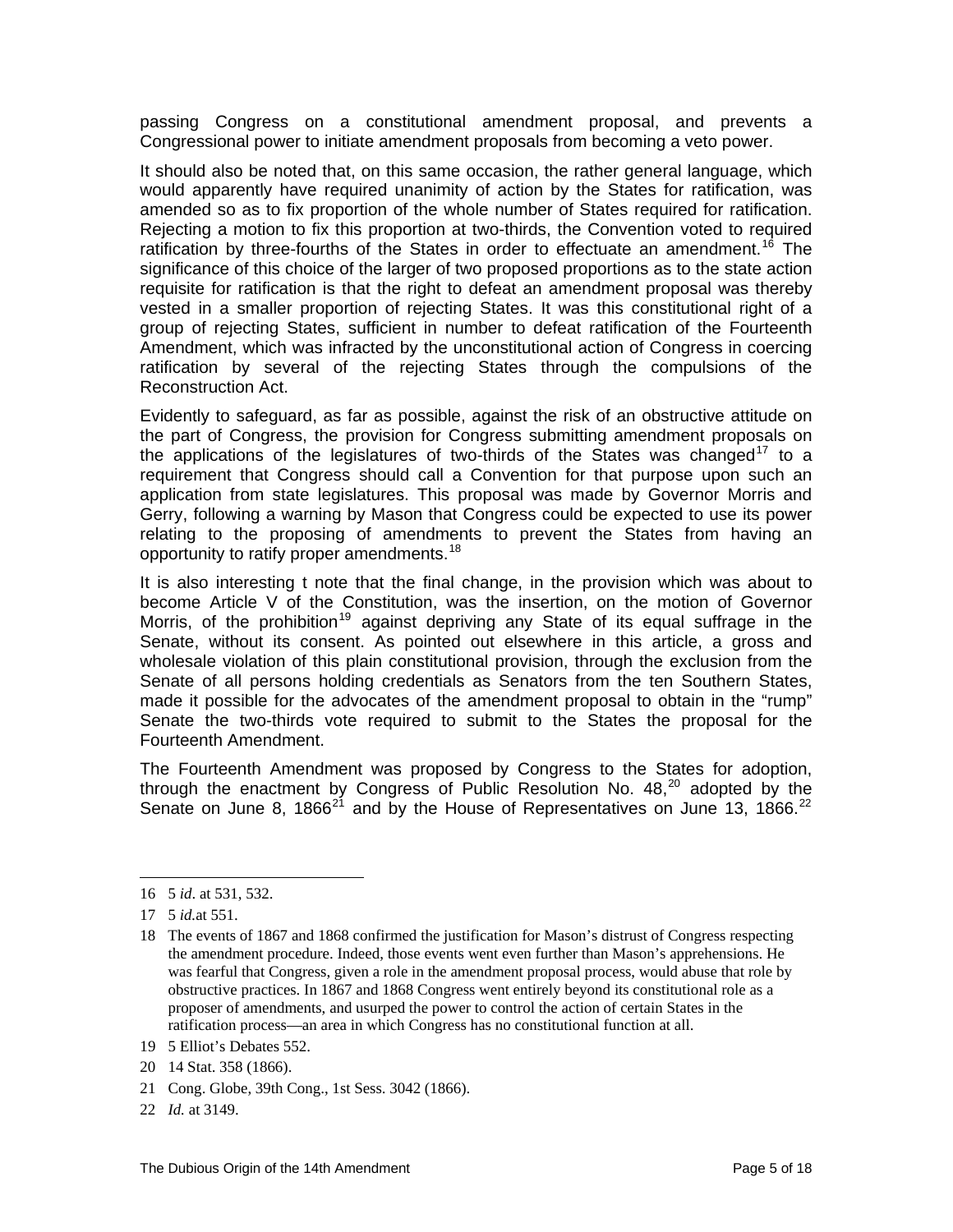That Congress deliberately submitted this amendment proposal to the then existing legislatures of the several States is shown by the initial paragraph of the resolution.<sup>[23](#page-5-0)</sup>

This submission was by a two-thirds vote of the quorum present in each House of Congress, and in that sense it complied with Article V of the Constitution. However, the submission was by a "rump" Congress. Using the constitutional provision<sup>[24](#page-5-1)</sup> that "Each House shall be the judge of the Elections, Returns and Qualifications of its own Members. . ." each House had excluded all persons appearing with credentials as Senators or Representatives from the ten Southern States of Virginia, North Carolina, South Carolina, Georgia, Florida, Alabama, Mississippi, Louisiana, Arkansas and Texas. This exclusion, through the exercise of an unreviewable constitutional prerogative, constituted a gross violation of the essence of two other constitutional provisions.<sup>[25](#page-5-2)</sup> both intended to protect the rights of the States to representation in Congress.

Had these ten Southern States not been summarily denied their constitutional rights of representation in Congress, through ruthless use of the power of each House to pass on the election and qualifications of its members, this amendment proposal would doubtless have died a-borning. It obviously would have been impossible to secure a two-thirds vote for the submission of the proposed Fourteenth Amendment, particularly in the Senate, if the excluded members had been permitted to enter and to vote. Of course, that was one of the motives and reasons for this policy of ruthless exclusion.

Assuming the validity of the submission of this amendment by a two-thirds vote of the "rump" Congress, there is no gainsaying the obvious proposition that whatever "contemplation" or "understanding" this "rump" Congress may have had, as to the intent, or the scope, or the effect, or the consequences of the amendment being submitted, was necessarily a "rump" contemplation or understanding. The ten Southern States, whose Senators and Representatives were all excluded from the deliberations of this "rump" Congress, could have had no possible part in the development or formation of any "contemplation" or "understanding" of what the consequences and effects of the proposed amendment were to be.

If the Supreme Court now finds that the Congress submitting the proposed Amendment understood and contemplated that it would abolish segregation in the public schools, either immediately or ultimately, one naturally wonders whether the Supreme Court will then enforce this necessarily "rump" contemplation or understanding against the ten Southern States who were deliberately and designedly excluded from any possible participation in these "rump" submission proceedings.

When the Fourteenth Amendment was submitted, these ten Southern States, which had been excluded from representation in Congress, had existing governments and legislatures. Congress had sought to avoid extending any recognition to these existing state governments, and the legality of these governments, in what the radical majority in Congress termed the "rebel States," was disputed in some quarters. However, in practically all of these ten States, these governments were the only governments then in

<span id="page-5-0"></span><sup>23 &</sup>quot;Be it resolved by the Senate and House of Representatives of the United States of America in Congress assembled (two-thirds of both Houses concurring) that the following article be proposed to the legislatures of the several States as an amendment to the Constitution of the United States, which, when ratified by three-fourths of said legislatures, shall be valid as part of the Constitution."

<span id="page-5-1"></span><sup>24</sup> U.S. Const. Art.. I, § 5.

<span id="page-5-2"></span><sup>25</sup> Article V states that "not State, without its Consent, shall be deprived of its equal Suffrage in the Senate."

Article I, § 2 provides that "each State shall have at least one Representative..."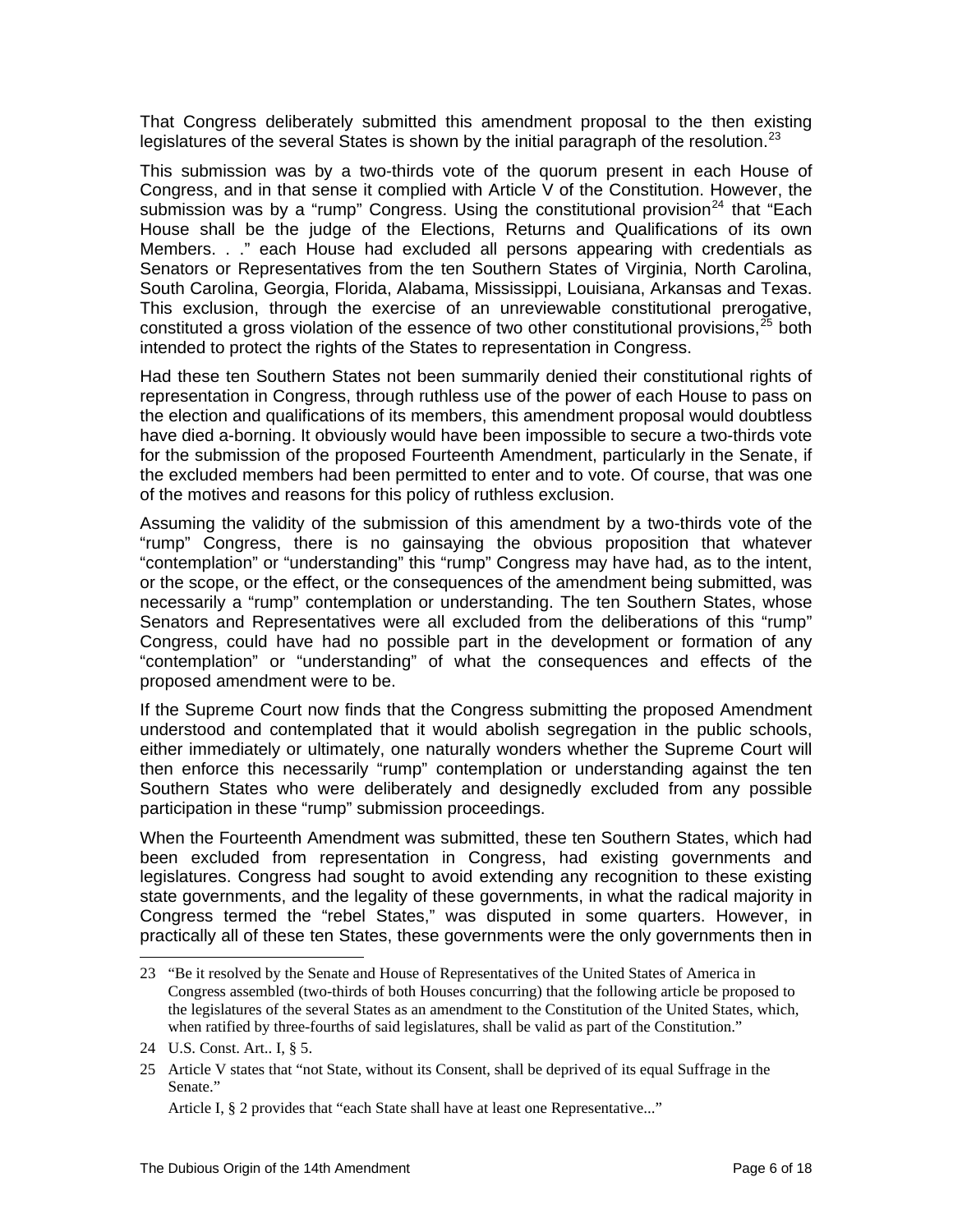existence and these legislatures, being the only legislatures then existing in these States, were in June 1866, the only legislatures in these States to which the Fourteenth Amendment could be then submitted under the directive in the proposal resolution that the amendment be submitted "to the legislatures of the several states."

These State governments had received Presidential recognition and, through their legislatures, they had participated actively in the then recent ratification and adoption of the Thirteenth Amendment abolishing slavery. Indeed, ratification of that amendment by these legislatures in these Southern States had aided in making up the ratification of that amendment, abolishing slavery, by the required three-fourths of the States.

# **REJECTIONS OF THE AMENDMENT**

When the proposed Fourteenth Amendment was submitted to the legislatures of the several States, it needed to have ratification by twenty-eight States, being three-fourths of the thirty-seven States. While it was ratified rather promptly by most of the States outside the South, it was never ratified by California and it was rejected by the three border states of Kentucky, Delaware and Maryland.<sup>[26](#page-6-0)</sup> It was also rejected, during the latter part of 1866 and the early part of 1867, by the legislatures of the ten Southern States,<sup>[27](#page-6-1)</sup> including Louisiana, whose Senators and Representatives had been excluded from seats in Congress.

This created a situation which made impossible the ratification of the Amendment unless some of these rejections were sufficient to prevent the adoption of the amendment proposal. The thirteen rejections, by the ten Southern States and three border States, were more than sufficient to block ratification even if all other States finally ratified.

The Louisiana legislature, which rejected the Fourteenth Amendment early in 1867, had been elected under the Louisiana Constitution of 1864, and functioned under this Constitution. It should be remembered that this Constitution was not a product of the Confederacy, or of a reorganization of the State government by former Confederates after cessation of hostilities. The Louisiana Constitution of 1864 was adopted<sup>[28](#page-6-2)</sup> by a convention held in New Orleans under the auspices of the Federal authorities, acting largely on suggestions and directions from President Lincoln. It was clearly a reestablishment and continuation of the Louisiana state government as it had existed before secession.

The rejection of the Fourteenth Amendment by this Louisiana Legislature is embodied in Act 4 of 1867, a Joint Resolution adopted by both Houses declaring

"That the State of Louisiana refuses to accede to the amendment of the Constitution of the United States proposed as Article (XIV) Fourteen."

This is the only action ever taken on the Fourteenth Amendment by a Louisiana Legislature exercising free and unfettered and uncoerced judgment and discretion as between ratification or rejection of the amendment proposal. The subsequent purported ratification of this Amendment in Louisiana was be a legislature of a puppet government,

l

<span id="page-6-0"></span><sup>26</sup> Flack, The Adoption of the Fourteenth Amendment 204 (1908).

<span id="page-6-1"></span><sup>27</sup> These legislative rejections of this amendment proposal in these ten States were in some instances by a unanimous vote and all other instances by a vote by little short of unanimity. See Flack, *op. cit*. *supra* note 26, at 191-204.

<span id="page-6-2"></span><sup>28</sup> William Kernan Dart, The Louisiana Judicial System, in 1 White and Dart, La. Digest Ann. 50-51 (1917).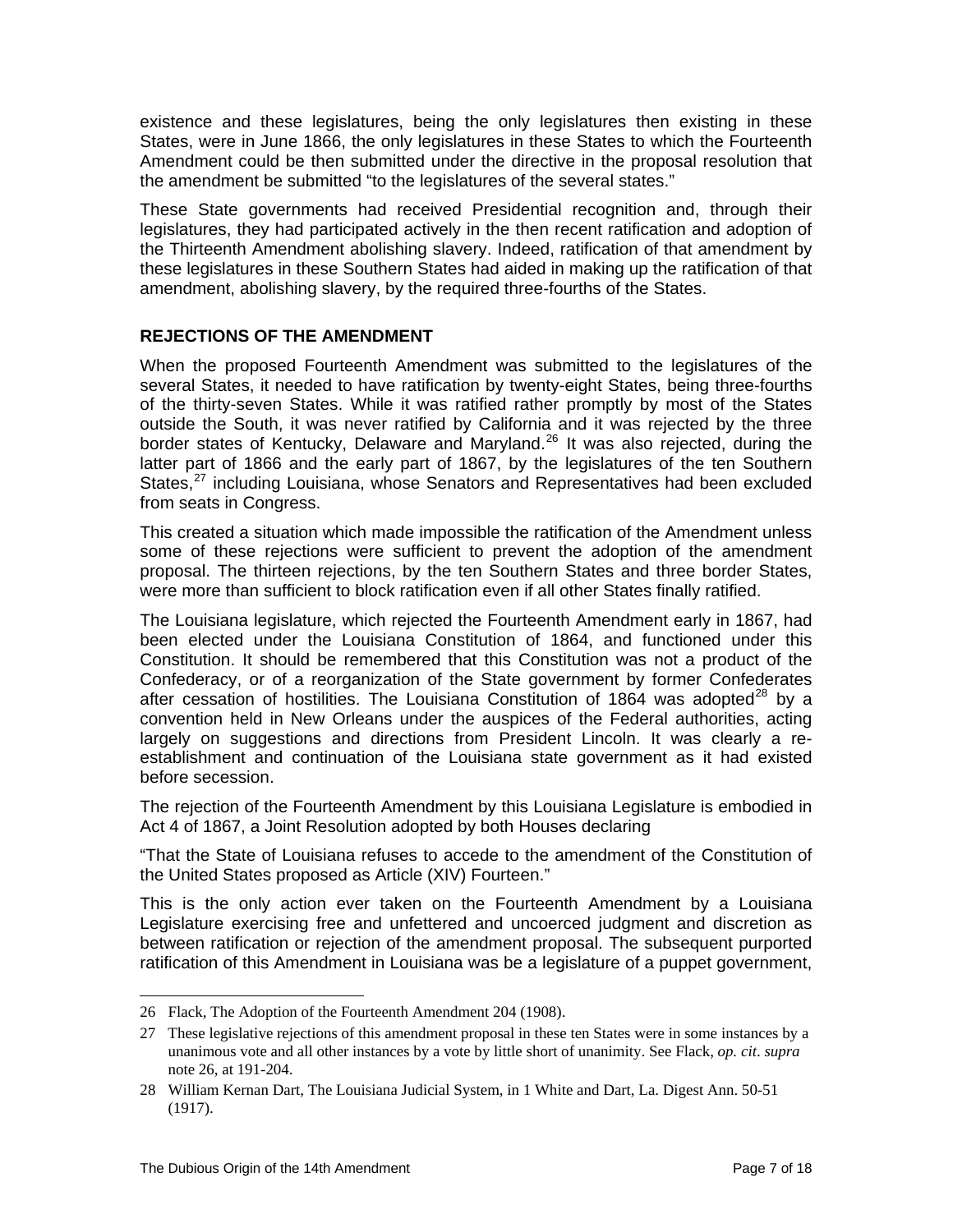created by the radical majority of Congress to do the bidding of its master, and compelled to ratify this Amendment by the Federal Statute which had brought this puppet government into existence for this specific purpose.

It is most interesting to read the proceedings of the Louisiana House of Representatives on February 6, 1867, $^{29}$  $^{29}$  $^{29}$  whereby that body adopted the Joint Resolution ordaining the refusal of Louisiana to ratify the proposed Fourteenth Amendment—the Joint Resolution which became Act 4 of 1867. This Journal shows, by the roll call, that one hundred members voted out of a total House membership of one hundred and ten—and that the unanimous vote was one hundred against ratification and none in favor of it. This was the last opportunity for a free and uncoerced expression of views on this amendment proposal by the duly elected representatives of the people of Louisiana.

# **THE RECONSTRUCTION ACT**

The scene shifts back to Washington. The Radicals have a majority, by over a two-thirds vote, in the "rump" Congress from which all representation of the ten Southern States is excluded. They accomplish the passage of the Reconstruction Act of March 2, 1867.<sup>[30](#page-7-1)</sup> This Act had, as one of its major objectives, the attainment of ultimate ratification of the Fourteenth Amendment through compelling and coercing ratification by the ten Southern States which had rejected it.

The Act dealt with these ten Southern States, referred to as "rebel States" in its various provisions. It opened with a recital that "no legal State government" existed in these States. It placed these States under military rule. Louisiana and Texas were grouped together as the Fifth Military District, and placed under the domination of an army officer appointed by the President. All civilian authorities were placed under the dominant authority of the military government.<sup>[31](#page-7-2)</sup>

This Act, as supplemented by subsequent amendments, completely deprived these States of all their powers of government and autonomy, until such time as Congress should approve the form of a reorganized state government, conforming to rigid and extreme specifications set out in the Act, and should have recognized the States as again entitled to representation in Congress.

The most extreme and amazing feature of the Act was the requirement that each excluded State must ratify the Fourteenth Amendment, in order to again enjoy the status and rights of a State, including representation in Congress. Section 3 of the Act sets forth this compulsive coercion thus imposed upon the Southern States.<sup>[32](#page-7-3)</sup>

<span id="page-7-0"></span><sup>29 1867</sup> Journal of the Louisiana House of Representatives, p. 24.

<span id="page-7-1"></span><sup>30 14</sup> Stat. 428 (1867).

<span id="page-7-2"></span><sup>31</sup> The Reconstruction Act, as supplemented by later legislation, a particularly Act of July 19, 1867, 15 Stat. 14, established a system of registration before Boards set up under military auspices, as a predicate for qualifying as voters under the proposed new governments being imposed upon the Southern States. This legislation gave the Registrars powers at least as absolute and arbitrary as those conferred upon such officials by the Boswell Amendment being Amendment NO. 55 to Section 181 of the Constitution of Alabama. In the recent judicial annulment of the Boswell Amendment, as violative of the Fourteenth and Fifteenth Amendments to the constitution of the United States, great stress was laid upon the arbitrary powers which it conferred upon Boards of Registrars in the registration of voters. See Davis v. Schnell, 81 F. Supp. (S.D. Ala.) 872, 877-878, *aff'd,* 336 U.S. 933 (1949).

<span id="page-7-3"></span><sup>32 &</sup>quot;...and when said State, by a vote of its legislature elected under said constitution, shall have adopted the amendment to the Constitution of the United States, proposed by the thirty-ninth Congress, and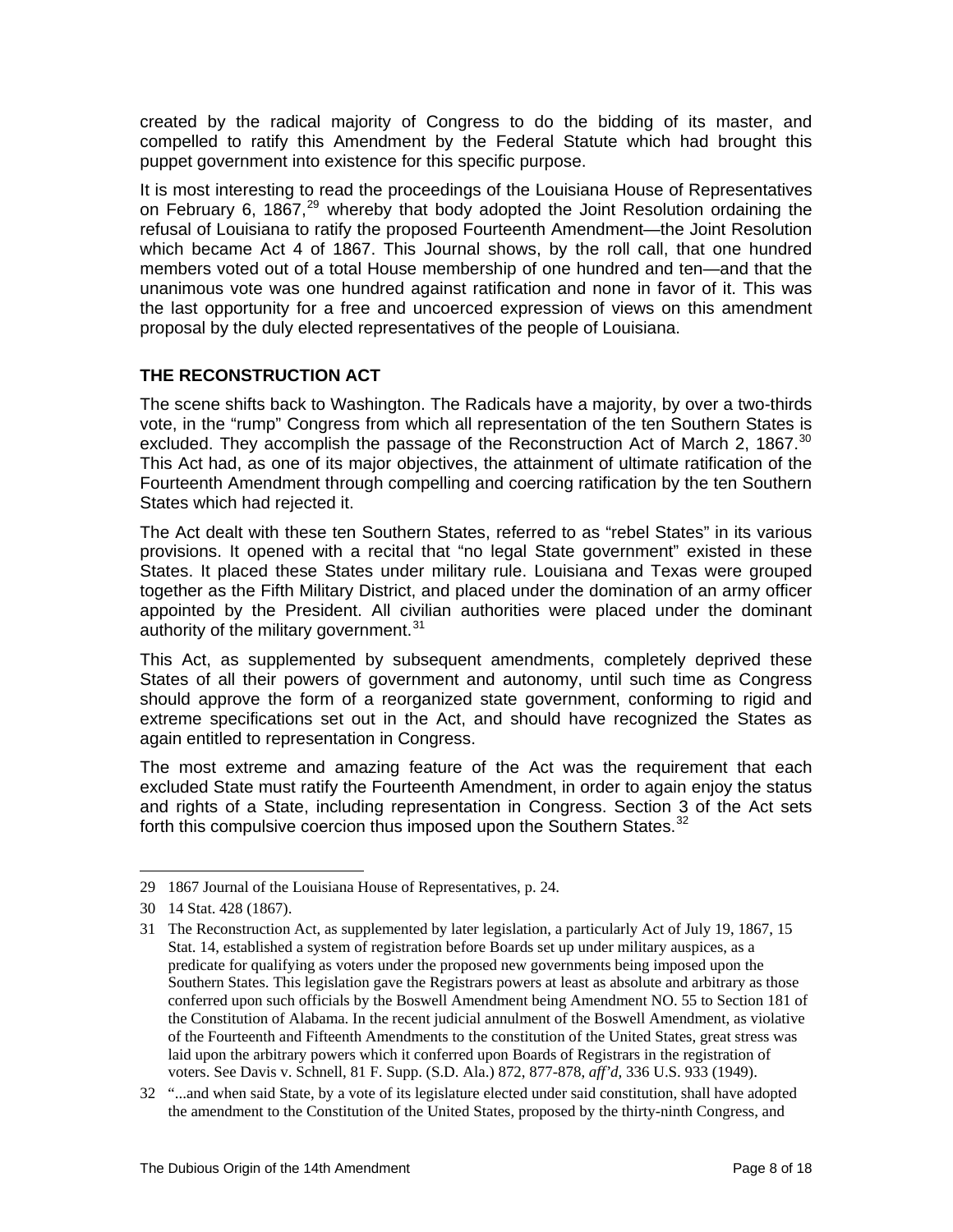The most apt characterization of this compulsive provision, placing these States under military authority, there to remain until they complied *inter alia* with this requirement of ratifying the rejected Fourteenth Amendment, is found in a speech by Senator Doolittle of Wisconsin, a Northerner and a Conservative Republican. During the floor debate on the bill, he said:

"My friend has said what has been said all around me, what is said every day: the people of the South have rejected the constitutional amendment, and therefore we will march upon them and force them to adopt it at the point of the bayonet, and establish military power over them until they do adopt it." [33](#page-8-0)

Surely, the authors of our Constitution never contemplated or understood that ratification of a constitutional amendment proposal by a State could lawfully be compelled "at the point of the bayonet," and by subjecting all aspects of civil life in the recalcitrant State to continued military rule, until this State recanted its heresy in rejecting the proposed amendment, and yielded the desired ratification<sup>[34](#page-8-1)</sup> to the duress of continued and compelling force.

President Johnson vetoed the Reconstruction Act in an able message,  $35$  stressing its harsh injustices and its many aspects of obvious unconstitutionality. He justifiably denounced it as "a bill of attainder against nine million people at once."

Notwithstanding this able message, the Act was promptly passed over his veto by the required two-thirds majority in each House.<sup>[36](#page-8-3)</sup> Military rule took over in the ten Southern States to initiate the process of conditioning a subjugated people to an ultimate acceptance of the Fourteenth Amendment.<sup>[37](#page-8-4)</sup>

known as article fourteen, and when said article shall have become a part of the Constitution of the United States, said State shall be declared entitled to representation in Congress..."

 In Dillon v. Gloss, 256 U.S. 368, 374 (1921), the view is expressed that, action by the States, on ratification of a proposed constitutional amendment, through State legislatures as "representative assemblies," is an "expression of the people's will." Accordingly, any effort to coerce or manipulate action by a State legislature, on a constitutional amendment proposal, would be tantamount to tampering with the machinery by which the will of the people is expressed in a matter of grave importance. That is exactly what was done on a vast scale, by the dominant majority in Congress, in bringing about the ostensible ratification of the Fourteenth Amendment.

<span id="page-8-2"></span>35 Cong. Globe, 39th Cong., 2d Sess., Part 3, at 1729-1732, 1969-1972 (1867).

 $\overline{\phantom{a}}$ 

<span id="page-8-4"></span>37 Some may pretend that the ratifications of the Fourteenth Amendment by the Southern States were not compelled or coerced, since the Reconstruction Act gave those States the option or election either to ratify the amendment and resume their former statehood status, with representation in Congress and power of self-government restored, or else to persist in their rejection of the amendment and to remain under military rule. Any such suggestion can be effectively answered by citing the holding in Frost Trucking Co. v. Railroad Commission, 271 U.S. 583, 593 (1929), that an exercise of one constitutional right may not lawfully be conditioned upon the surrender of another constitutional right. That opinion speaks of such an ostensible choice as being "no choice, except the choice between the rock and the whirlpool" and "requiring a surrender, which, though in form voluntary, in fact lacks none of the elements of compulsion." These quoted expressions, although from a late case relating to another

<span id="page-8-0"></span><sup>33</sup> Cong. Globe, 39th Cong., 2d Sess., Part 3, at 1644 (1867).

<span id="page-8-1"></span><sup>34</sup> It is elementary that any consideration of an amendment proposal from Congress by a State legislature must involve equal freedom on the part of each State to ratify or reject, as its legislature in its deliberation and discretion may determine. The constitutional right and power of a State legislature to ratify carries with it, by necessary implication, an unquestioned and unfettered right and power to refuse to ratify.

<span id="page-8-3"></span><sup>36</sup> *Id.* at 1733, 1976.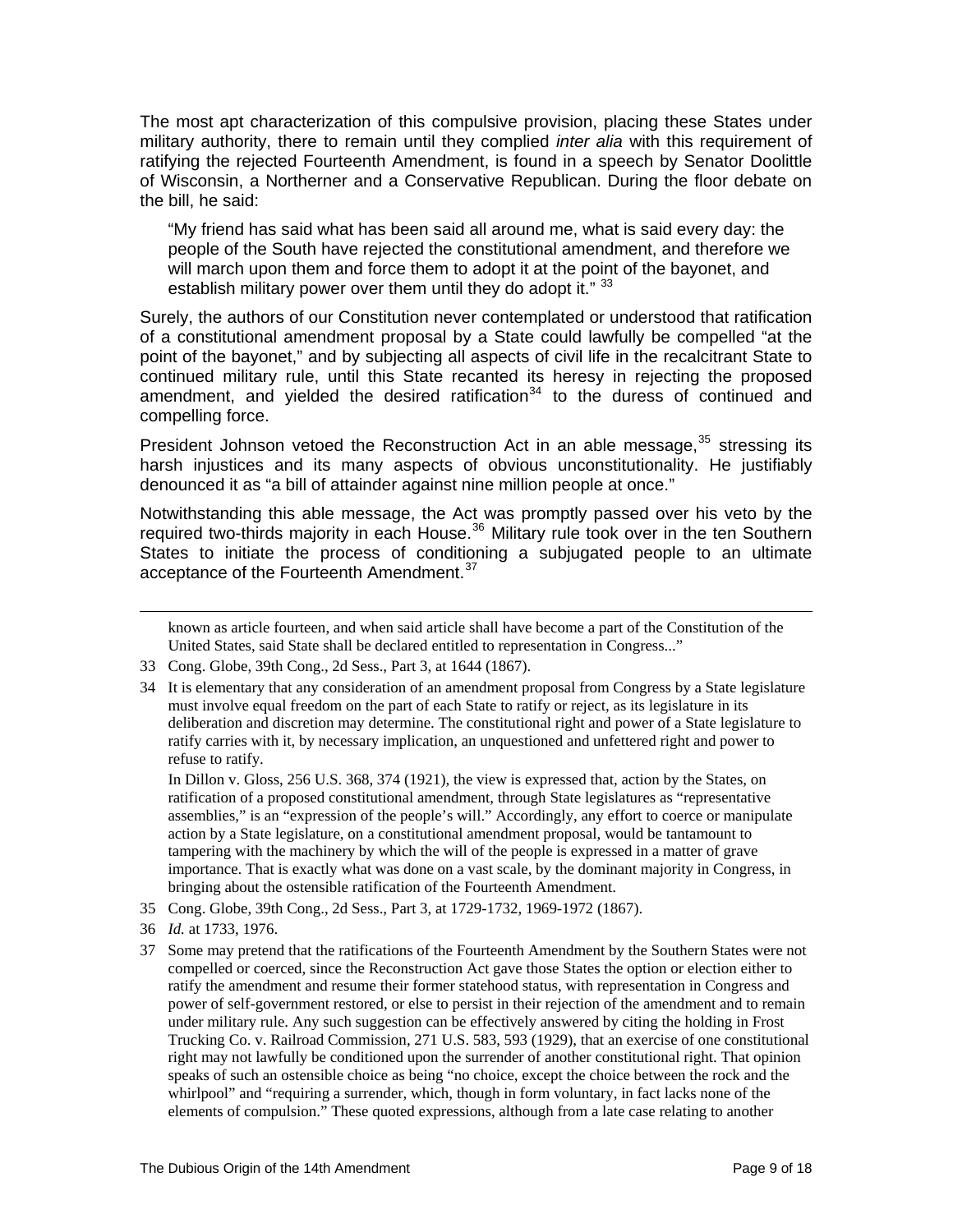#### **JUDICIAL REVIEW UNSUCCESSFULLY SOUGHT**

Relief from the oppressive and unconstitutional features of the Reconstruction Act was sought in vain in the Courts. Three times the Supreme Court found some reason for not deciding these constitutional issues. Unlike the present Court, which was alert to protect three minor government officials against salary-blocking legislation by Congress, interpreted as constituting a bill of attainder against these individuals,  $38$  the Court of 1867-1868 seemed to feel no urge to review the Constitutional merits of the solemn charge of President Johnson that the Reconstruction Act constitution a bill of attainder against nine million people. This is all the more amazing since the two leading precedents on the enforcement of the constitutional prohibition of bills of attainder, cited and followed in *United States v. Lovett*, were decisions of the Court of 1867-1868.<sup>[39](#page-9-1)</sup>

The decisions wherein grounds were found for avoiding a ruling on the constitutionally of the Reconstruction Act leave the impression that our highest tribunal failed in these cases to measure up to standard of the judiciary in a constitutional democracy. If the Reconstruction Act was unconstitutional, the people oppressed by it were entitled to protection by the judiciary against such unconstitutional oppression.<sup>4</sup>

In *Mississippi v. Johnson*,<sup>[41](#page-9-3)</sup> the Court expressed<sup>[42](#page-9-4)</sup> definite apprehension that an injunction against the execution of the Reconstruction Act by the President, on the

statute, would describe most aptly the predicament in which the Southern States were placed by the harsh and compulsive provisions of the unconstitutional Reconstruction Act.

 This forthright language just quoted contrasts sharply with the unrealistic refusal in White v. Hart, 13 Wall. 646, 649 (1872) to recognize the obvious fact that the new state constitution, adopted by Georgia under the compulsion of the Reconstruction Act, was a product of Congressional "dictation and coercion." In that opinion, the Court ignored actualities to such an extent as to characterize this new constitution, forced upon that State through reiterated compulsive enactments of Congress, as "a voluntary and valid offering" submitted by the State to Congress. *Id*. At 648, 649. This decision did not require a direct adjudication upon the constitutionality and validity of the Reconstruction Act, which came into the case only in a collateral manner.

- <span id="page-9-0"></span>38 United States v. Lovett, 328 U.S. 303 (1946).
- <span id="page-9-1"></span>39 Cummings v. Missouri, 4 Wall. 277 (1866); Ex Parte Garland, 4 Wall. 333 (1866).
- <span id="page-9-2"></span>40 This is emphasized by decisions recognizing that conflicts between Federal and State authority bring into operation one of the most important function of the Supreme Court. This high function of the Court was adverted to in the opinion in Luther v. Borden: "The high power has been conferred on this court, of passing judgment upon the acts of the state sovereignties, and the legislative and executive branches of the federal government, and of determining whether they are beyond the limits of power marked out for them respectively by the constitution of the United States." 7 How. 1, 47 (1848). Other utterances of the court most pertinent to the judicial duty to entertain and decide issues arising when action by a State or the United States is challenged by the other, as an invasion of the constitutional rights and prerogatives of the challenger, are found in Harkrader v. Wadley: "And while it is the duty of this court, in the exercise of its judicial power, to maintain the supremacy of the Constitution and laws of the United States, it is also its duty to guard the States from any encroachment upon their reserved rights by the General Government or the Courts thereof." 172 U.S. 148, 162 (1898); and in Matter of Heff: "In this Republic there is a dual system of government, National and state. Each within its own domain is supreme, and one of the chief functions of this court is to preserve the balance between them, protecting each in the powers it possesses and preventing any trespass thereon by the other." 197 U.S. 488, 505 (1905).
- <span id="page-9-3"></span>41 4 Wall. 475 (1866).
- <span id="page-9-4"></span>42 *Id*. at 500, 501.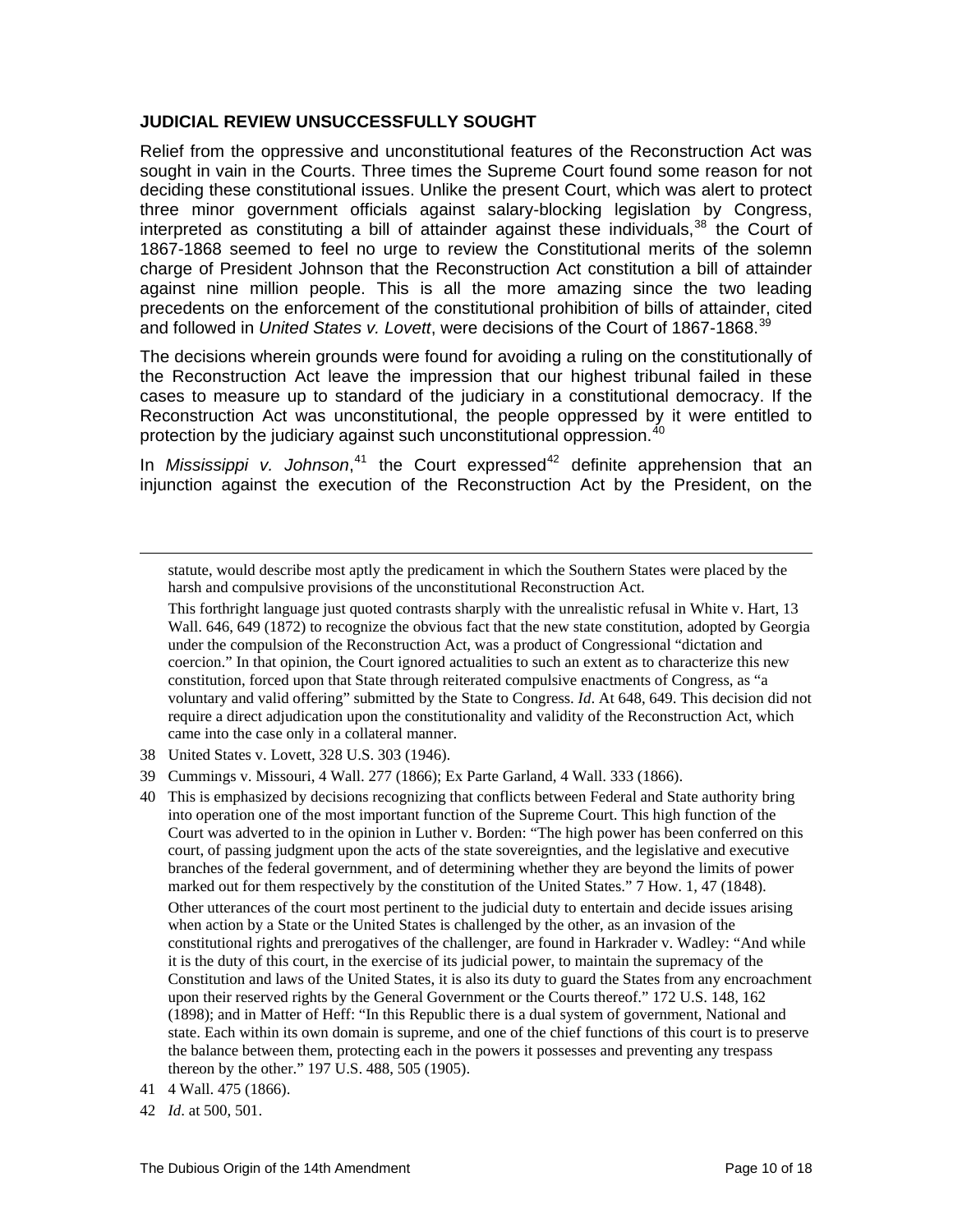grounds of unconstitutionality, might result in Congressional impeachment of the President for obeying the mandate of the Court.<sup>[43](#page-10-0)</sup>

In *Georgia v. Stanton*, [44](#page-10-1) the Court declined to entertain a suit assailing the constitutionality of the Reconstruction Act, on the ground that the issues raised were political and not justiciable. The opinion frankly describes in the language below the issues as to which the Court held that a State is without any protection in a court of law. $45$ 

In *Ex Parte McCardle*,<sup>[46](#page-10-3)</sup> the Court permitted Congress to evade a judicial determination of the constitutionality of the Reconstruction Act, by repealing a statutory provision as to appellate jurisdiction after the appeal had been lodged, and even after the case had

<span id="page-10-0"></span> $\overline{a}$ 43 This refusal of the Court to entertain an action, seeking to enjoin the President from carrying into execution a law alleged to be unconstitutional, clashes sharply in principle with the established doctrine, going back to an early precedent set by Chief Justice Marshall, Osborn v. Bank of the United States, 9 Wheat. 728, 838-850 (1824), that, even when a sovereign government is not itself for want of the consent to be used, a governmental official may be sued and enjoin upon averment and proper showing of the unconstitutionality of the law under which he purports to act. This is the principle upon which the courts entertain and determine cases involving important constitutional questions, such as the Steel Seizure Cases, Youngstown Sheet & Tube Co. v. Sawyer, 103 F. Supp. 569, *aff'd*, 343 U.S. 579 (1952).

It should also be noted that, in Mississippi v. Johnson, 4 Wall. 475 (1966), the defendants against whom the plaintiff sought to proceed included not only the President, but also his subordinates in the prospective enforcement of the Reconstruction Act in the State of Mississippi, particularly General Ord, Military Commander of the district whereof Mississippi was a part. If the Court could have been justified in maintaining its view of the President as a sort of an unsuable "sacred cow," then General Ord, as the chief subordinate could through whom the President would execute in Mississippi the Act of Congress assailed as unconstitutional, would still have been a proper and logical defendant for testing and determining this constitutional issue under the principle of Osborn v. Bank of the United States, *supra.* Having as the defendant the subordinate, through whom the chief Executive would perform acts assailed as unconstitutional, would present the identical situation under which the Court acted, by enjoining the steel seizure adjudged to be unconstitutional in Youngstown Sheet & Tube Co. v. Sawyer, *supra.* 

<span id="page-10-1"></span><sup>44 6</sup> Wall. 50 (1867).

<span id="page-10-2"></span><sup>45 &</sup>quot;...we are called upon to restrain the defendants, who represent the executive authority of the government, from carrying into execution certain acts of Congress, inasmuch as such execution would annul, and totally abolish the existing State government of Georgia, and establish another and different one in its place; in other words, would over throw and destroy the corporate existence of the state by depriving it of all the means and instrumentalities whereby its existence might, and, otherwise would, be maintained." *Id*. at 76.

This denial by the Supreme Court of the right of a State to litigate the constitutionality of a Congressional assault upon the validity of its government, and the existence of its sovereignty, exhibits a painful contrast on comparison with later recognitions by the same Court of the right of the same State to sue and litigate, in behalf of its *quasi-*sovereign rights and interests. Georgia v. Tennessee, 206 U.S. 203, 237 (1907), and, as *parens patriac* in behalf of the economic and industrial interests of its people, Georgia v. Pennsylvania R.R. Co., 324 U.S. 439, 446-451 (1945). Pertinent here also are judicial recognitions of the right of the State to sue for protecting the health, comfort and welfare of its inhabitants against a threatened infraction. See Missouri v. Illinois, 180 U.S. 208, 241 (1901); Pennsylvania v. West Virginia, 262 U.S. 553, 591 592 (1923).

<span id="page-10-3"></span><sup>46 6</sup> Wall. 318 (1867) (motion to dismiss denied), 7 Wall. 506 (1868).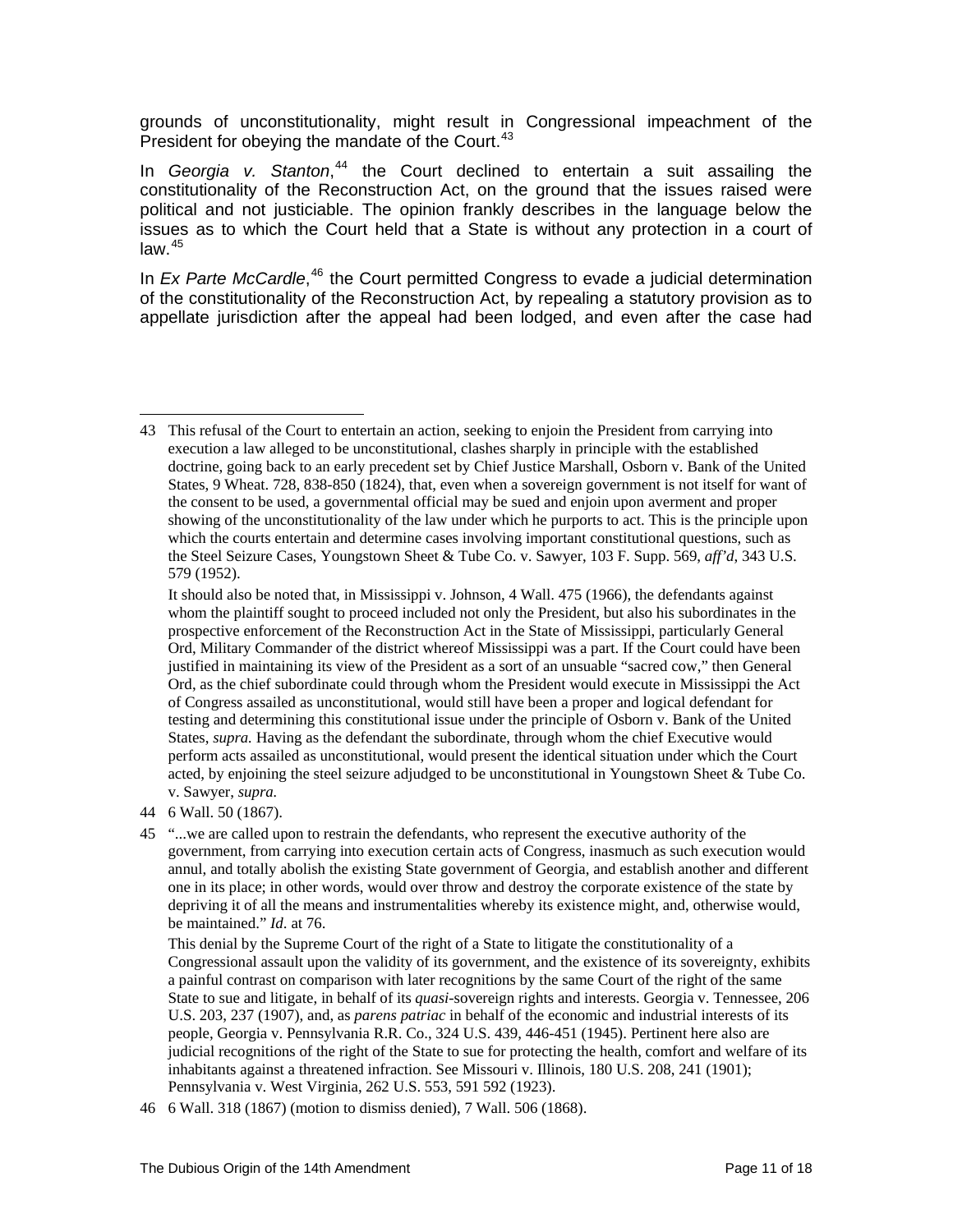been argued and submitted for decision. Again the opinion leaves the impression that the Court preferred not o be obliged to pass on the merits of the constitutional issue.<sup>[47](#page-11-0)</sup>

As a result of these decisions, enforcement of the Reconstruction Act against the Southern States, helpless to resist military rule without the aid of the judiciary,<sup>[48](#page-11-1)</sup> went forward unhampered. Puppet governments were founded in these various States under military auspices. Through these means, the adoption of new state constitutions, conforming to the requirements of Congress, was accomplished. Likewise, one by one, these puppet state governments ratified the Fourteenth Amendment, which their more independent predecessors had rejected. Finally, in July 1868, the ratifications of this amendment by the puppet governments of seven of the ten Southern States, including Louisiana, gave more than the required ratification by three-fourths of the States, and resulted in a Joint Resolution<sup>[49](#page-11-2)</sup> adopted by Congress and a Proclamation<sup>[50](#page-11-3)</sup> by the Secretary of State, both declaring the Amendment ratified and in force.

It is interesting to speculate upon what might have been the course of events if our Supreme Court of 1867-1868 had met these charges of unconstitutional action in the enactment and enforcement of the Reconstruction Act in the direct manner which characterized the judicial performance of the Supreme Court of the Union of South Africa in the recent "Coloured Vote Case."<sup>[51](#page-11-4)</sup> The Malan Government had enacted certain legislation restricting the rights of colored voters, which clashed with the assertedly "entrenched clauses" of the Constitution for South Africa, and twice that Court upheld the constitution on the merits of the issues and pronounced the unconstitutionality of the offending legislation. For this find judicial work, it has been highly commended. $52$ 

When *Georgia v. Stanton[53](#page-11-6)* is compared with the recent South African decisions, one cannot escape the impression that the difference between the cases is the difference

 Each of these cases came within the original jurisdiction of the Supreme Court as a case "in which a State shall be Party..." Art. III, § 2.

Act which sought to coerce and compel ratification of this hitherto rejected amendment proposal.

- <span id="page-11-4"></span>51 Harris v. Minister of the Interior, [1952] 2 So. Afr. L. Rep. 428 also reported in [1952] I T.L.R. 1245.
- <span id="page-11-5"></span>52 See Griswold, The "Coloured Vote Case" in South Africa, 65 Harv. L. Rev. 1361 (1952); Griswold, The Demise of the High Court of Parliament in South Africa, 66 Harv. L. Rev. 864 (1953).
- <span id="page-11-6"></span>53 6 Wall. 50 (1867).

<span id="page-11-0"></span><sup>47</sup> This decision appears juridically sound. See Brunner v. United States, 343 U.S. 112 (1952). It illustrates, however, the infirmaties in our judicial system whenever a dominant and determined majority in Congress chooses to embark upon a program for sabotaging the power and efficacy of the Federal Judiciary. Our Supreme Court has very little vested constitutional judicial power, and our inferior Federal Courts have none at all.

<span id="page-11-1"></span><sup>48</sup> There can be no basis for any legitimate and dispassionate doubt as to the jurisdiction of the Supreme Court over Mississippi v. Johnson, 4 Wall. 475 (1866), and Georgia v. Stanton, 6 Wall. 50 (1867), as original cases, in view of the applicable provision of Article III of the Constitution of the United States. The judicial power of the United States extended to each of these cases, as a case "arising under this Constitution, the Laws of the United States..." Art. III, § 2.

The litigious interest of each of these States, in instituting its suit in a proper tribunal, extended to defending and protecting the validity of its government, and the existence of its sovereignty, against an assertedly unconstitutional assault thereon by Congress. Beyond this, since the proposed Fourteenth Amendment unquestionably would greatly enlarge Federal power, with a corresponding diminution of State power, each of these States also had a direct right and interest in litigating the constitutionality of those provisions of the Reconstruction

<span id="page-11-2"></span><sup>49 15</sup> Stat. 706, 707, 710, 711 (1868).

<span id="page-11-3"></span><sup>50 15</sup> Stat. 708, 708-710 (1868).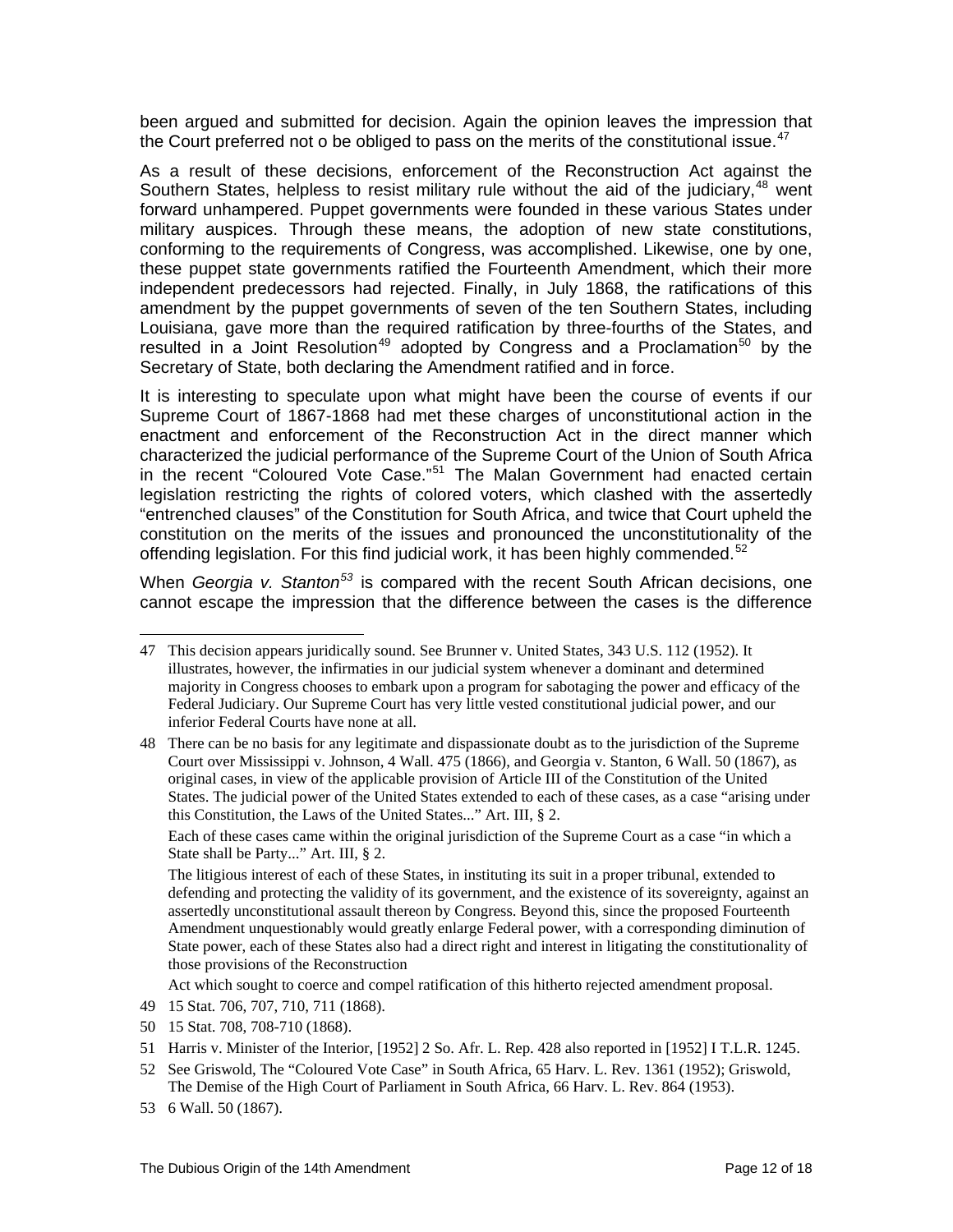between meeting and evading (even though the evasion be perhaps unconscious) an issue which ought to be met and decided.

### **ATTEMPTED JUSTIFICATIONS OF COERCION**

The supposed constitutional justification of the Reconstruction Act, most frequently asserted by its supporters, was the view that such legislation would come within the power of Congress under the guarantee of "a republic form of government" to each State by the United States.<sup>[54](#page-12-0)</sup>

Whatever justification for other portions of the Reconstruction Act may or may not be found in this constitutional provision, there could clearly be no sort of a relationship between a guarantee to a State of "a republican form of government" and an abrogation of the basic and constitutional right of a State, in its legislative discretion, to make its own choice between ratification or rejection of a constitutional amendment proposal submitted t the state legislatures by the Congress of the United States. To deny to a State the exercise of this free choice between ratification and rejection, and to put the harshest sort of coercive pressure upon a State to compel ratification, was clearly a gross infraction—not an effectuation—of the constitutional guarantee of "a republican form of government."

Beyond this, the whole idea that Article IV, § 4, could confer upon Congress power to alter the governmental structure of a State—particularly a governmental structure of the general type relating in the thirteen original States at the time of the adoption of the Constitution—has been most effectively refuted by Madison. Writing in *The Federalist,* No. 43, Madison poses two questions respecting the provision for a guarantee to each State of "a republican form of government":

"It may possibly be asked, what need there could be of such a precaution, and whether it may not become a pretext for alterations in the State governments, without the concurrence of the States themselves."

He then proceeds to give his answers to these questions, and he answers the second question:

"...the authority extends no further than to a *guaranty* of a republican form of government, which supposes a preexisting government of the form which is to be guaranteed. As long, therefore, as the existing republican forms are continued by the States, they are guaranteed by the federal Constitution. Whenever the States may choose to substitute other republican forms, they have a right to do so, and to claim the federal guaranty for the latter. The only restriction imposed on them is, that they shall not exchange republican for anti-republican Constitutions; a restriction which it is presumed, will hardly be considered as a grievance."<sup>[55](#page-12-1)</sup>

<span id="page-12-0"></span><sup>54</sup> U.S. Const. Art. IV, § 4.

<span id="page-12-1"></span><sup>55</sup> The Federalist, No. 43 (Madison) at 283 (Mod. Lib. Ed. 1941).

Notwithstanding this clear and sound demonstration by Madison that this constitutional guarantee should not and could not serve as a pretext for an alteration in the form of a State government of established and recognized republican character, against the protest and objection of the State, there persists in certain decisions of the Supreme Court the concept that this constitutional provision confers upon Congress, acting upon a "political" subject and hence not subject to judicial review, and undefined power of nebulous character to compel changes in an existing state governmental structure. See Luther v. Borden 7 How. 1, 42 (1848); Pacific Telephone Co. v. Oregon, 223 U.S. 118, 133, 147 (1912); Mountain Lumber Co. v. Washington, 243 U.S. 219, 234 (1917); Ohio ex rel. Bryant v. Akron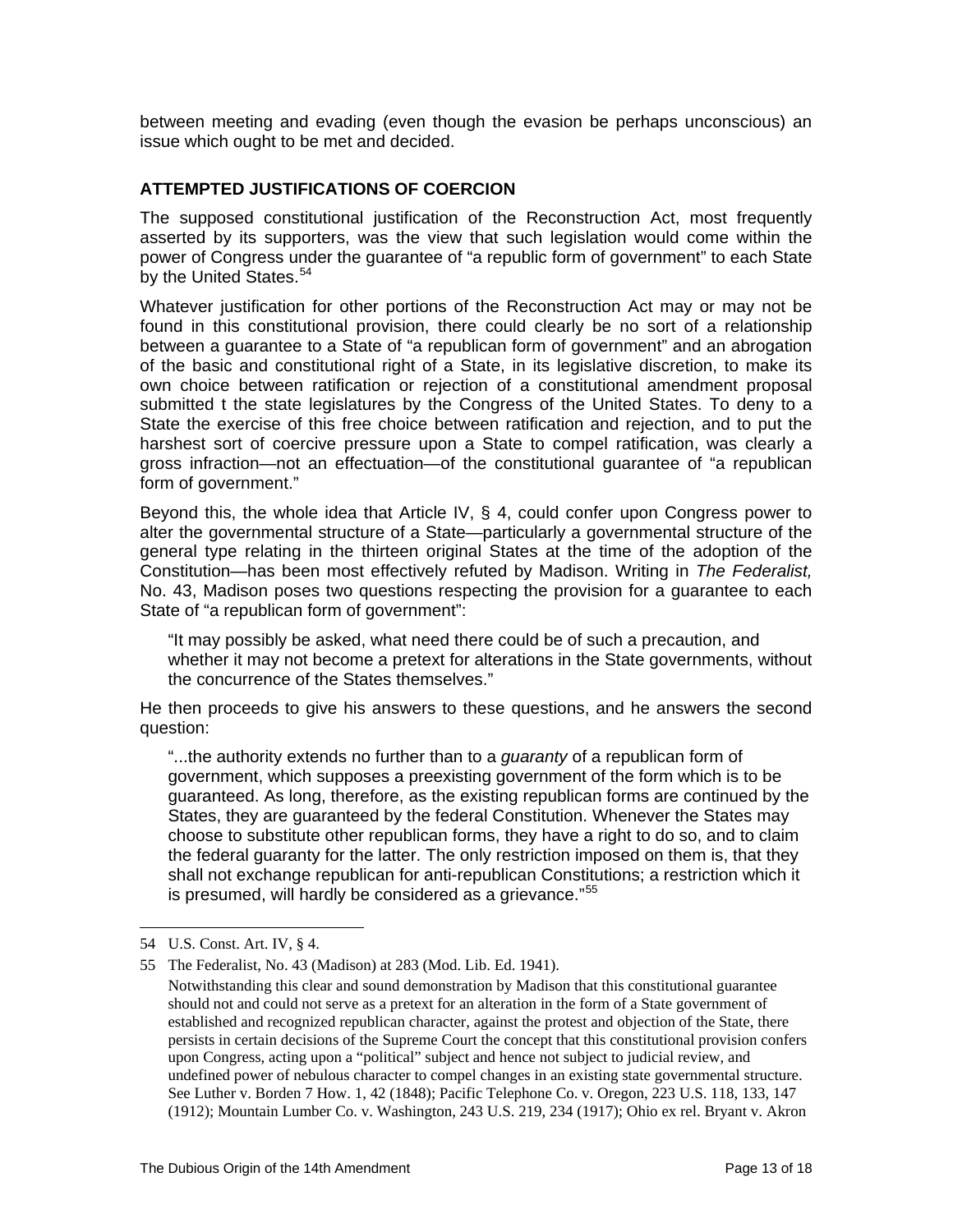Elsewhere in the same number of *The Federalist*, Madison reiterates his basic concept<sup>[56](#page-13-0)</sup> that Article IV, § 4, unquestionably recognizes the then existing state governments as republican in form, and protects them against innovations or changes of a nonrepublican character.

It is interesting to note that the Supreme Court, in *Minor v. Happersett*, [57](#page-13-1) enunciated a doctrine<sup>[58](#page-13-2)</sup> completely in accord with Madisonian ideology that the type of government,

Metropolitan Park District, 281 U.S. 74, 79, 80 (1930); Highlands Farms Dairy v. Agnew, 300 U.S. 608, 612 (1937).

 These observations as to the supposed existence of any such "political" power on the part of Congress are necessarily purely obiter, in the sense that none of these cases involved any effort on the part of Congress to exercise any such power upon and against an existing and objecting state governmental structure. Each of these cases involved an unsuccessful plea or contention for judicial action against some exercise of state authority or against some state law, on the argument that the relief sought was required or authorized by the constitutional guarantee of a republican form of government. In each case, the Court declined to so act against the existing state governmental structure or law.

 Accordingly, in so far as what was actually at issue and decided is concerned, none of these cases produced a decision which would clash with the view of Madison that the constitutional guarantee of a republican form of government serves as a safeguard protecting, against enforced change by federal action, a state governmental structure established and recognized as republican in character. In so far as these opinions contain discursive observations on a possible unrestrained power in Congress, of a "political" character, to alter an established state governmental structure on the pretext of carrying out the constitutional guarantee of a republican form of government, it should be sufficient to point out that a spurious fallacy does not become sound law merely through being incorporated as *obiter* in a reported decision of even the highest Court in an important case.

 It is appropriate to also mention White v. Texas, 7 Wall. 700 (1869), as a decision which may be asserted to embody a holding that the enactment of the Reconstruction Act was authorized by the constitutional guarantee of a republican form of government. Such an assertion would seem to be very much of an overstatement, since the validity and effect of the Reconstruction Act were not directly at issue, but came into the case only in a collateral and indirect manner. Indeed, the opinion rests the right of Texas to prosecute the suit as much upon the authorization of the suit by the state government antedating the Reconstruction Act as upon such authorization by the state government provisionally set up by the military authorities under the Reconstruction Act. *Id.* at 731, 732. The opinion expressly disclaims "investigating the legal title of either to the executive office."

 Furthermore, the concept of "an indestructible union... of indestructible states" expressed in this opinion, *id.* at 725, would seem to be at variance with the devastating impact of the Reconstruction Act upon Texas as a State. Highly significant in this connection are the carefully precise statements by the Court that the case required no pronouncement of "judgment upon the constitutionality of any particular provision of these acts" and no inquiry "into the constitutionality of this legislation so far as it relates to military authority, or to the paramount authority of Congress." *Id*. at 731.

<span id="page-13-2"></span> It would seem appropriate to close this discussion of cases, which might be already made in the test that under no conceivable theory could the coerced and compelled ratification of the Fourteenth Amendment be defended as authorized by the constitutional guarantee of a republican form of government, even if some of the other provisions of the Reconstruction Act might derive some support from that constitutional provision.

- <span id="page-13-0"></span>56 "In a confederacy founded on republican principles, and composed of republican members, the superintending government ought clearly to possess authority to defend the system against aristocratic or monarchical innovations. The more intimate the nature of such a union may be, the greater interest have the members in the political institutions of each other; and the greater right to insist that the forms of government under which the compact was entered into should be *substantially* maintained." *Id.* at 282.
- <span id="page-13-1"></span>57 21 Wall. 162 (1874).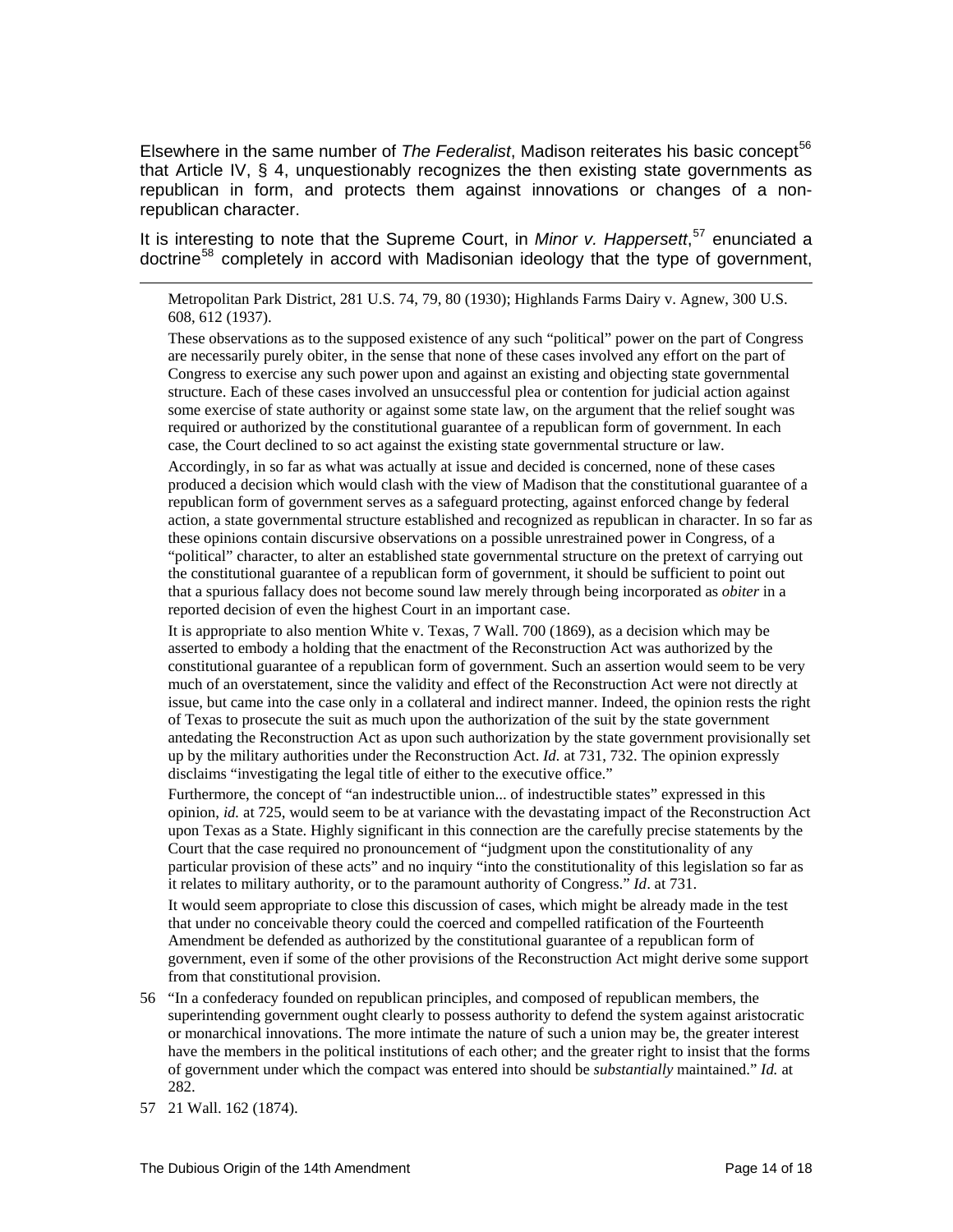existing in the original States when the Constitution was adopted, established a standard for the meaning of the term "republican form of government" in this constitutional provision.

# **COERCED RATIFICATION IN LOUISIANA**

The enactment of the legislature of the puppet government of Louisiana which ratified the Fourteenth Amendment is embodied in Act 2 of 1868. The legislative journals of that session reflect the presence of the military, all as provided for and contemplated by the Reconstruction Act.

The House Journal<sup>[59](#page-14-0)</sup> shows that on June 29, 1868, Colonel Batchelder opened the session by calling the roll and reading an extract from the order of General Grant. The Senate Journal<sup>[60](#page-14-1)</sup> for the same date shows the reading of instructions from General Grant to the Commanding Officer of the Fifth Military District emphasizing the supremacy of the power of the military over the provisional civilian government. It was under these auspices that the coerced ratification of the Fourteenth Amendment in Louisiana was accomplished.

Even under the puppet government, created in Louisiana pursuant to the Reconstruction Act, the ratification of the Fourteenth Amendment in Louisiana was not unanimous. In the Senate<sup>[61](#page-14-2)</sup> on July 9, 1868, the vote on ratification was twenty yeas and eleven nays. The record contains a protest by Senator Bacon against voting upon ratification "under duress" imposed by the Reconstruction Act, and an unavailing appeal by that legislator for an opportunity for a "free and unrestrained" vote.

### **FORCED RATIFICATION REQUIRES REEXAMINATION OF PURPORTED ADOPTION OF THE AMENDMENT**

The fact that ratification in the Southern States came finally, as a coerced result, through the legislatures of the puppet governments created by the Reconstruction Act, after rejection of the amendment by the prior State Legislatures, can pose a very serious question in relation to one of the issues upon which the Supreme Court invited discussion on the reargument. This of course refers to the request by the Court for discussion of what understanding or contemplation of the scope of the amendment was had by the state legislatures which ratified it. $62$ 

- <span id="page-14-0"></span>59 H.J.R. 1 (June 29, 1868).
- <span id="page-14-1"></span>60 Sen. J. 1 (June 29, 1868).
- <span id="page-14-2"></span>61 Sen. J. 20, 21 (July 9, 1868).
- <span id="page-14-3"></span>62 See note 5 *supra*.

<sup>58 &</sup>quot;The guaranty is of a republican form of government. No particular government is designated as republican, neither is the exact form to be guaranteed, in any manner especially designated. Here, as in other parts of the instrument, we are compelled to resort elsewhere to ascertain what was intended. "The guaranty necessarily implies a duty on the part of the States themselves to provide such a government. All the States had governments when the Constitution was adopted. In all the people participated to some extent, through their representatives elected in the manner specially provided. These governments the Constitution did not change. They were accepted precisely as they were, and it is, therefore, to be presumed that they were such as it was the duty of the States to provide. Thus we have unmistakable evidence of what was republican in form, within the meaning of that term as employed in the Constitution." *Id*. at 175, 176.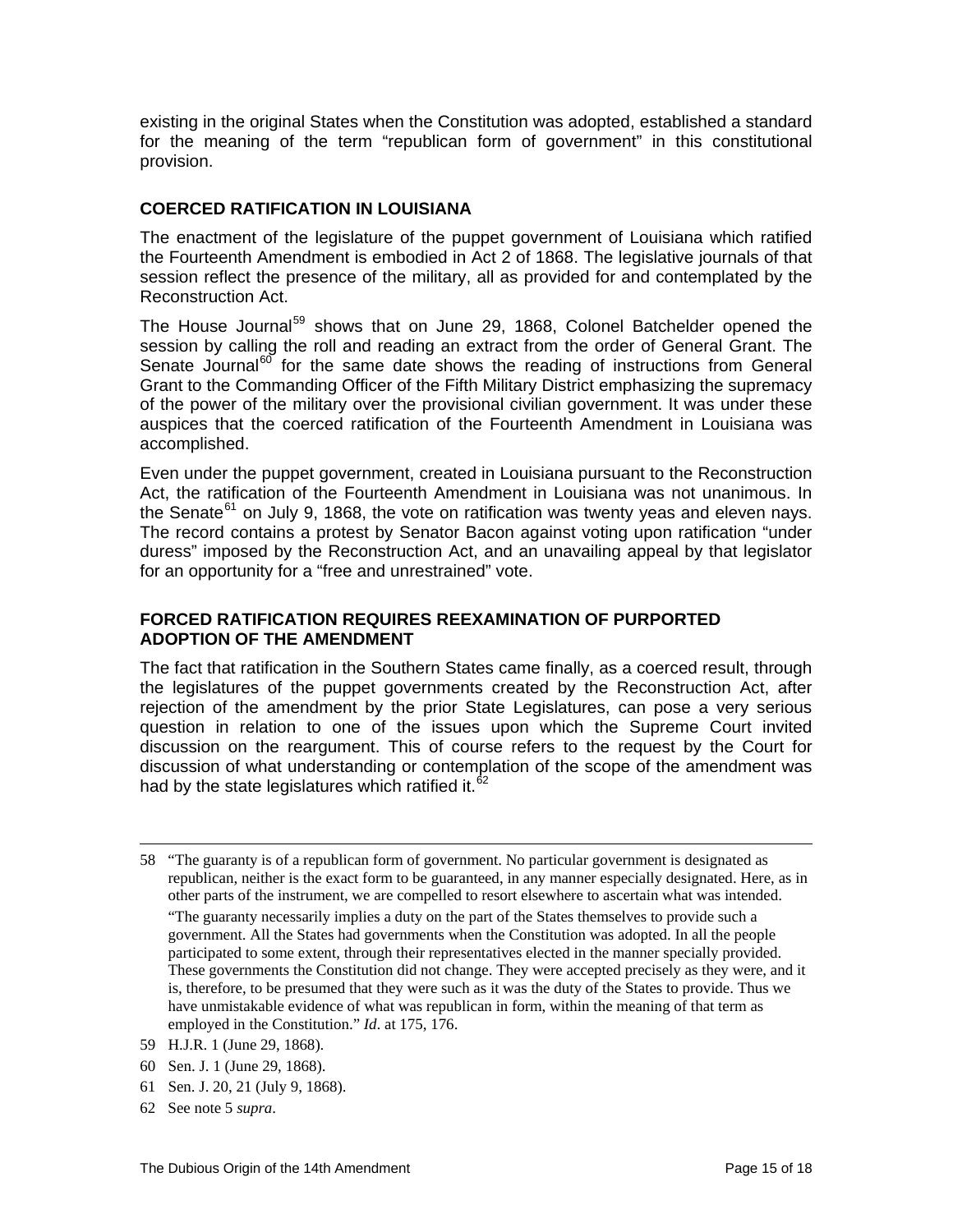Such an inquiry may be proper as to a legislature which, fee to ratify or reject, determined of its own volition to ratify. But to give effect, as against the Southern States now, to whatever extreme and sweeping notions of the broad scope of the Fourteenth Amendment may have been expressed by the puppet legislators, who used their power under the Reconstruction Act to vote in favor of ratification States really opposed to ratification, would be a perversion of history and a contradiction of plain fact. $63$ 

But the attack upon the legality of the coerced ratifications of the Fourteenth Amendment by the Southern States, under the compulsions of the Reconstruction Act, goes beyond the question of whether the puppet governments, which went through the form of voting these enforced ratifications, were authorized to authentically express the "contemplation" or "understanding" of the Southern States as to the scope and operative force of the amendment. The question arises—upon an analysis of the provisions of Article V and upon a study of the history of the evolvement of this Article in the Federal Convention of 1787—whether these coerced ratifications should be decreed null and void, as the product of an usurpative incursion by Congress into an area—the ratification—or rejection process—from which it is clearly excluded by Article V.

To permit Congress to have a decisive and controlling part in the final decision on ratification of a constitutional amendment proposal, after Hamilton had secured the reluctant assent of the Convention to letting Congress have merely a power to initiate amendment proposals, on his solemn representation that "the people would finally decide,"<sup>[64](#page-15-1)</sup> would constitute a clear disregard of the plain intent of the Founding Fathers concerning the meaning and effect of Article V. Beyond this, Congressional coercion, intruding into and upon the ratification process, amounts to a gross breach of faith with the obvious understanding had between Madison and Hamilton when, following Hamilton's frank avowal that the power of final decision in an amendment proposal should be vested in "the people," these two great statesmen cooperated in setting up the amendment procedure whereby, on an amendment proposal submitted by Congress to the legislatures of the several states, the people of each state, speaking through its legislature, have the "final decision" on ratification or rejection.<sup>[65](#page-15-2)</sup>

<span id="page-15-0"></span><sup>63</sup> In 1877 the people of Louisiana succeeded in reestablishing their own government, and thus rid themselves of the puppet government excrescence which the Reconstruction Act had for a time imposed upon them by coercion from without. The present state government of Louisiana is the direct lineal successor of the "Nicholls Government," which the people of Louisiana elected, installed and maintained in office in 1877.

The "Nicholls Government" came into office in Louisiana over the bitter opposition of the predecessor puppet government. The latter sought to install the "Packard Government" in official power in Louisiana, and for several months Louisiana had two governments–the puppet "Packard Government" spawned by the Reconstruction Act, and the "Nicholls Government" elected by the people. Upon the withdrawal of military support from it, "the Packard Government disintegrated." See Henry P. Dart. The History of the Supreme Court of Louisiana, 133 La. XXX, liv, lv (1913). The "Nicholls Government" thus came into power as in actuality a new government–not as a successor and continuation of the "disintegrated" puppet government.

This type of change was characteristic of what occurred in other Southern States, as the puppet governments which had gone through the form of ratifying the Fourteenth Amendment, under the compulsion and coercion of the Reconstruction Act, fell from power one by one and were succeeded by governments of the people.

<span id="page-15-1"></span><sup>64 5</sup> Elliot's Debates 531.

<span id="page-15-2"></span><sup>65</sup> *Id*. at 531-533.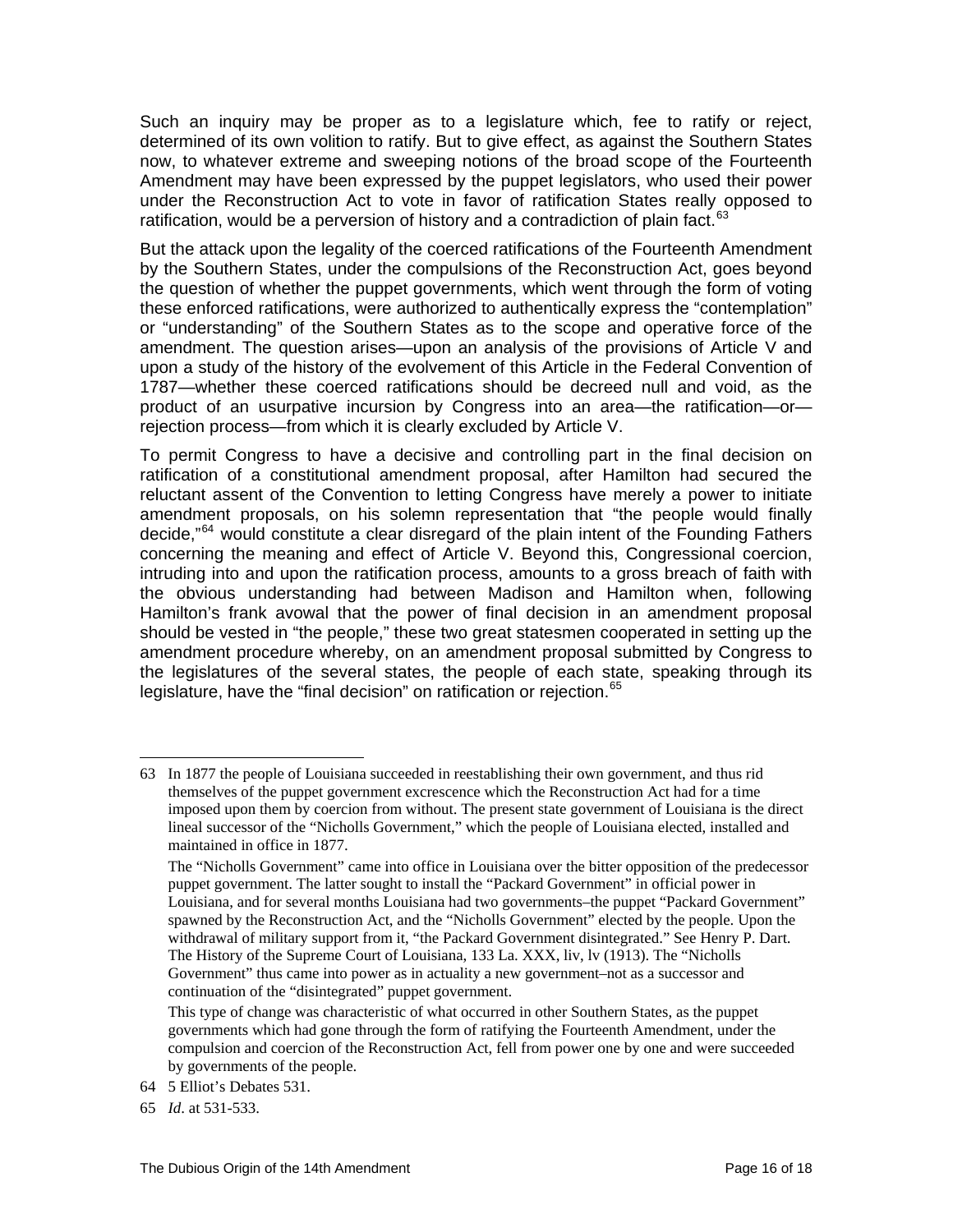One who says that such questions are political and not justiciable, must necessarily mean that a political body, actuated by political motives and effectuating political objectives, should have and exercise a final power, not judicially reviewable, to change the plain meaning of a constitutional provision, and to disregard its obvious intent and purpose, as demonstrated by the history of its evolvement.<sup>[66](#page-16-0)</sup>

The adversary or the skeptic might assert that, after a lapse of more than eighty years, it is too late to question the constitutionality or validity of the coerced ratifications of the Fourteenth Amendment even on substantial and serious grounds. The ready answer is that there is no statute of limitations that will cure a gross violation of the amendment procedure laid down by Article V of the Constitution.

Precedents are not wanting for the successful assertion of constitutional rights which have been flouted or ignored over long periods of time. In *Erie Railroad Company v. Tompkins*, [67](#page-16-1) the Court, on a constitutional point, reversed its jurisprudence of more than

 No such paramount power over any step or event in the ratification phase of a constitutional amendment proposal, after submission of the proposal by Congress to either state legislatures or state conventions has taken place, is conferred upon Congress by either the plain wording of Article V, or the spirit or intent of Article V as shown by the history of its evolvement in the Federal Convention of 1787. There is nowhere in the pertinent sources of Congressional authority deriving from Article V any warrant for a determination by Congress, unreviewable by the judiciary, that Congress has any power at all to coerce and compel rejecting States to change their action to ratification. To set up such an reviewable power in Congress, as to the validity of its own coercive action directed against sovereign States, would be an attempt to create a "High Court of Congress" having judicial functions and powers superior to those of the Supreme Court of the United States itself.

 It may be assumed that, when state legislatures are acting on ratification *vol non* of a submitted constitutional amendment proposal, it is appropriate for Congress or some federal functionary so doing under authority delegated by Congress, to act as "scorekeeper" and to tabulate and announce the result. However, to use an apt illustration borrowed from a favorite outdoor sport, a "scorekeeper" at a baseball game would clearly have no power (inherent or implied) to score a strike out as a base hit. Or to recall to the bat a player who has just struck out and to order the pitcher to continue to pitch to this batter until he does get a base hit.

 These simple illustrations of the very limited functions and powers of a "scorekeeper" completely refute any idea that any function or power which Congress might have to statistically record and compile, and to declare the results of action by the States on ratification or rejection of an amendment proposal, could by any stretch of the imagination confer upon Congress any power to influence or compel state action one way or the other on ratification or rejection, or to legalize a coerced and compelled change by a State from rejection to ratification.

 Finally, a reference to the several decisions treating as justiciable issues controversies pertaining to various questions arising in the course of the amendment procedure established by Article V, clearly negatives any idea that the question of the validity of the coerced ratifications of the Fourteenth Amendment, compelled by the Reconstruction Act, could be properly classified as a political and nonjusticiable issue. See, *e.g.*, Hollingsworth v. Virginia, 3 Dall. 378 (1798); Hawke v. Smith, 253 U.S. 231 (1920); Rhode Island v. Palmer, 253 U.S. 350 (1920); Hawke v. Smith, 253 U.S. 221 (1920); Dillon v. Gloss, 256 U.S. 368 (1921); United States v. Sprague, 282 U.S. 716 (1931).

<span id="page-16-1"></span>67 304 U.S. 64 (1938).

 $\overline{a}$ 

<span id="page-16-0"></span><sup>66</sup> It may be argued, upon the predicate of language in such decisions as Leser v, Garnett, 258 U.S. 130, 137 (1922), and Coleman v. Miller, 307 U.S. 433, 446-450, 456-460 (1939), that certain questions or issues pertaining to ratification procedure are, by their nature, political and non—justiciable, and that determination thereof by Congress or by some official in the exercise of functions delegated to him by Congress, 1 U.S.C. § 1066, formerly 5 U.S.C. 160, 3 Stat. 439, is conclusive upon the judiciary. The arguments predicated upon this theory have lost some force by the divisions of opinion within the Court on various applications of this theory in Coleman v. Miller.